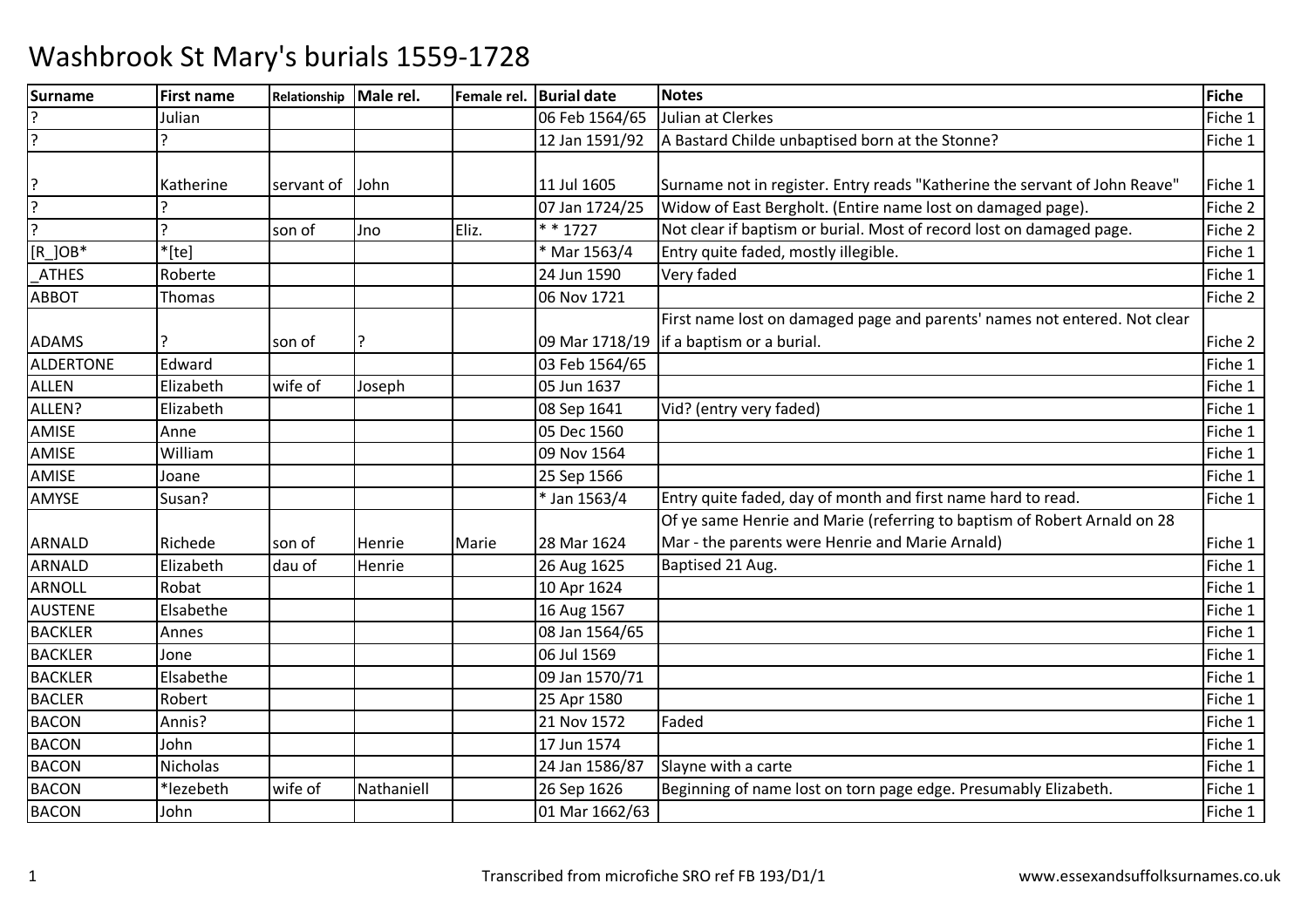| <b>Surname</b>  | <b>First name</b> | Relationship | Male rel. |           | Female rel. Burial date | <b>Notes</b>                                        | <b>Fiche</b> |
|-----------------|-------------------|--------------|-----------|-----------|-------------------------|-----------------------------------------------------|--------------|
| <b>BAKER</b>    | Margeret          |              |           |           | $* * 1572$              | Date faded. Entered between burials in Nov and Dec. | Fiche 1      |
| <b>BAKER</b>    | Isaac             |              |           |           | 29 Apr 1574             |                                                     | Fiche 1      |
| <b>BAKER</b>    | John              |              |           |           | 14 Oct 1587             |                                                     | Fiche 1      |
| <b>BAKER</b>    | Joan              |              |           |           | 31 Jan 1618/19          | Widdow                                              | Fiche 1      |
| <b>BAKER</b>    | Martha            | dau of       | John      | Ann       | 28 Apr 1711             |                                                     | Fiche 2      |
| <b>BAKER</b>    | Susan             | dau of       | Jno       | Ann       | 08 Sep 1727             | Not clear if baptism or burial.                     | Fiche 2      |
| <b>BALDWIN</b>  | John              | son of       | James     | Mary      | 04 Jun 1704             | Son of James Baldwin, gent                          | Fiche 1      |
| <b>BALDWIN</b>  | Mary              | dau of       | James     | Mary      | 21 Dec 1705             |                                                     | Fiche 2      |
| <b>BASS</b>     | Edmund            |              |           |           | 02 Aug 1717             | Abode: Belstead                                     | Fiche 2      |
| <b>BATTES</b>   | Anne              |              |           |           | 11 Jan 1580/81          | A strannger                                         | Fiche 1      |
| <b>BAYLIE</b>   |                   |              |           |           | 01 Sep 1616             | The Widdow Baylie                                   | Fiche 1      |
| <b>BELCHAM</b>  | Christian         |              |           |           | 02 Feb 1564/65          |                                                     | Fiche 1      |
| <b>BELCHAM</b>  | Dorifye           |              |           |           | 19 Jan 1567/68          |                                                     | Fiche 1      |
| <b>BELCHAM</b>  | Thomas            |              |           |           | 21 May 1568             |                                                     | Fiche 1      |
| <b>BELCHAM</b>  | Robert?           |              |           |           | 15 Jun 1568             | Faded                                               | Fiche 1      |
| <b>BELCHAM</b>  | Edward            |              |           |           | 17 Feb 1609/10          |                                                     | Fiche 1      |
| <b>BELCHAM</b>  | Alce              | wife of      | John      |           | 11 Oct 1611             |                                                     | Fiche 1      |
| <b>BELCHAM</b>  | Susan             | wife of      | Thomas    |           | 25 Apr 1614             |                                                     | Fiche 1      |
| <b>BELCHAM</b>  | John              |              |           |           | 04 Jan 1618/19          |                                                     | Fiche 1      |
| <b>BELCHAME</b> | John              |              |           |           | 08 Jan 1573/74          |                                                     | Fiche 1      |
| <b>BELCHAME</b> | Richard           |              |           |           | 10 Aug 1589             |                                                     | Fiche 1      |
| <b>BENET</b>    | Dorothy           | dau of       | John      | Katherine | 14 Jun 1619             |                                                     | Fiche 1      |
| <b>BENET</b>    | Elizabeth         | dau of       | Thomas    |           | 19 Sep 1624             |                                                     | Fiche 1      |
| <b>BENET</b>    | Prudence          |              |           |           | 12 Dec 1628             |                                                     | Fiche 1      |
| <b>BENET</b>    | Susan             | dau of       | Thomas    |           | 27 Aug 1631             |                                                     | Fiche 1      |
| <b>BENIT</b>    | John              |              |           |           | 18 Nov 1631             | Clarke                                              | Fiche 1      |
| <b>BENIT</b>    | Thomas            |              |           |           | 21 Dec 1631             |                                                     | Fiche 1      |
| <b>BENNET</b>   | Marmaduke         |              |           |           | 06 Feb 1562/63          |                                                     | Fiche 1      |
| <b>BETTS</b>    | John              |              |           |           | 18 Dec 1710             |                                                     | Fiche 2      |
| <b>BEWERS</b>   | Baldwine          |              |           |           | 22 Apr 1563             |                                                     | Fiche 1      |
| <b>BEWERS</b>   | John              |              |           |           | 11 Apr 1568             |                                                     | Fiche 1      |
| <b>BISHOP</b>   | Katharine         | wife of      | Richard   |           | 19 Jan 1631/32          |                                                     | Fiche 1      |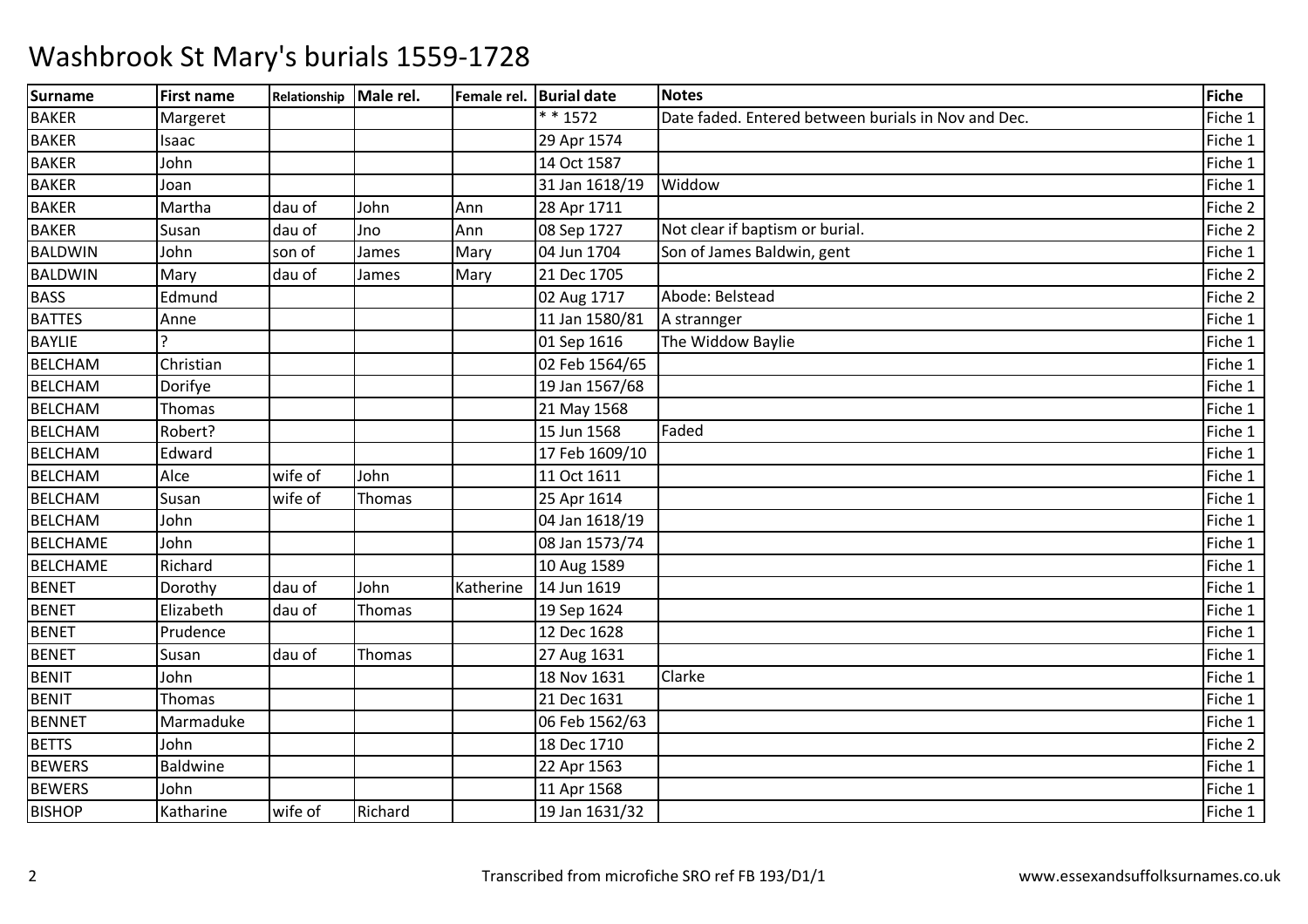| <b>Surname</b>  | <b>First name</b> | Relationship Male rel. |         |      | Female rel. Burial date | <b>Notes</b>                                                    | Fiche   |
|-----------------|-------------------|------------------------|---------|------|-------------------------|-----------------------------------------------------------------|---------|
| <b>BISHOP</b>   | Richard           |                        |         |      | *Feb 1631/2             | Day of month faded.                                             | Fiche 1 |
| <b>BISHOPP</b>  | Richard           |                        |         |      | 06 Feb 1596/97          | Of Tudingstone (presumably Tattingstone)                        | Fiche 1 |
| <b>BISHOPP</b>  | Susanne           | dau of                 | Richard |      | 10 Jul 1600             |                                                                 | Fiche 1 |
| <b>BLANDEN</b>  | Wm                | son of                 | Thos    | Eliz |                         | 24 Mar 1727/28 Not clear if baptism or burial.                  | Fiche 2 |
| <b>BLOBOLD</b>  |                   | child of               | Thomas  |      | * * 1596                | A child of Thomas Blobolds unbaptised (no date apart from year) | Fiche 1 |
| <b>BLOBOLD</b>  | Joseph            |                        |         |      | 22 May 1603             |                                                                 | Fiche 1 |
| <b>BLOBOLL</b>  | Thomas            |                        |         |      | 02 Apr 1578             |                                                                 | Fiche 1 |
| <b>BLOBOLLT</b> |                   | child of               | Thomas  |      | 20 Jan 1578/79          | A childe of Thomas Blobollt's unbaptised                        | Fiche 1 |
| <b>BLOBOLT</b>  | Jacob             |                        |         |      | 01 Jul 1562             |                                                                 | Fiche 1 |
| <b>BLOBOLT</b>  |                   | child of               | Thomas  |      |                         | 21 Mar 1591/92 A child of Thomas Blobolts unbaptised            | Fiche 1 |
| <b>BLOBOULD</b> | Marye             |                        |         |      | 22 Sep 1592             |                                                                 | Fiche 1 |
| <b>BLOSSE</b>   | Ellen             | wife of                | Thomas  |      | 28 May 1560             |                                                                 | Fiche 1 |
| <b>BLOSSE</b>   | Jone              |                        |         |      | 30 Aug 1562             |                                                                 | Fiche 1 |
| <b>BLOSSE</b>   | Thomas            |                        |         |      | 07 Mar 1571/72          |                                                                 | Fiche 1 |
| <b>BLOSSE</b>   | Anne              |                        |         |      | 15 Nov 1573             |                                                                 | Fiche 1 |
| <b>BLOSSE</b>   | Annes             |                        |         |      | 01 Feb 1575/76          |                                                                 | Fiche 1 |
| <b>BLOSSE</b>   | Jane              |                        |         |      | 06 Aug 1577             |                                                                 | Fiche 1 |
| <b>BLOSSE</b>   | <b>Thomas</b>     |                        |         |      | 18 Feb 1577/78          |                                                                 | Fiche 1 |
| <b>BLOSSE</b>   | Jane              |                        |         |      | 29 Mar 1578             |                                                                 | Fiche 1 |
| <b>BLOSSE</b>   | Jane              |                        |         |      | 01 May 1578             |                                                                 | Fiche 1 |
| <b>BLOSSE</b>   | Erodias           |                        |         |      | 20 Feb 1588/89          |                                                                 | Fiche 1 |
| <b>BLOSSE</b>   | Anna              |                        |         |      | 17 May 1593             |                                                                 | Fiche 1 |
| <b>BLOSSE</b>   | Joyce?            | wife of                | William |      | 12 Jul 1605             | First name crossed out?                                         | Fiche 1 |
| <b>BLOSSE</b>   | William           |                        |         |      | 13 Jul 1603             |                                                                 | Fiche 1 |
| <b>BLOSSE</b>   | Alice             | dau of                 | John    |      | 17 Nov 1609             |                                                                 | Fiche 1 |
| <b>BLOSSE</b>   |                   | child of               | John    | Joan | *Feb 1612/3             | A child of unbaptised (day of month hard to read)               | Fiche 1 |
| <b>BLOSSE</b>   | Marie             | dau of                 | John    | Joan | 21 Mar 1613/14          |                                                                 | Fiche 1 |
| <b>BLOSSE</b>   | John              |                        |         |      | 29 Mar 1616             |                                                                 | Fiche 1 |
| <b>BOYTON</b>   | Mary              | wife of                | Adam    |      | 27 Feb 1713/14          | Register'd in the Cobdock Booke                                 | Fiche 2 |
| <b>BOYTON</b>   | William           | son of                 | William |      | 09 Dec 1722             |                                                                 | Fiche 2 |
| <b>BOYTON</b>   | Elizabeth         | dau of                 | Wm.     |      | 14 Apr 1723             | Entered with 1722 burials.                                      | Fiche 2 |
| <b>BOYTON</b>   | William           | son of                 | William |      | 09 Dec 1722             |                                                                 | Fiche 2 |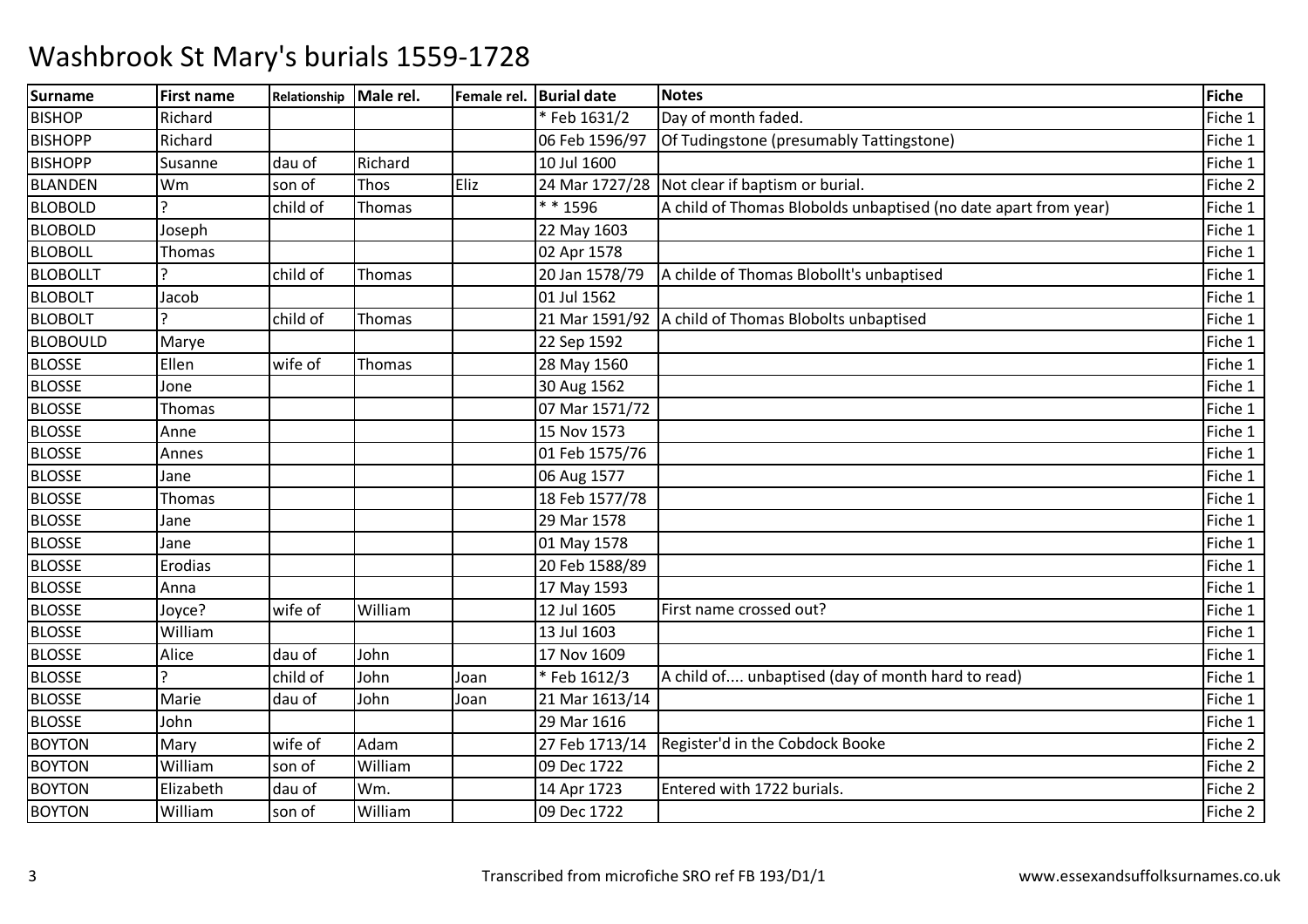| <b>Surname</b>   | <b>First name</b> | Relationship | Male rel. | Female rel. | <b>Burial date</b> | <b>Notes</b>                                                                            | <b>Fiche</b> |
|------------------|-------------------|--------------|-----------|-------------|--------------------|-----------------------------------------------------------------------------------------|--------------|
| <b>BOYTON</b>    | Elizabeth         | dau of       | Wm        |             | 14 Apr 1722        |                                                                                         | Fiche 2      |
| <b>BOYTON</b>    | Eliz              | dau of       | Jno       | Eliz        | 25 Aug 1727        | Not clear if baptism or burial.                                                         | Fiche 2      |
| <b>BRAND</b>     | Anna              |              |           |             | 08 Nov 1588        |                                                                                         | Fiche 1      |
| <b>BRANNSON</b>  | Bartholmewe       | son of       | Andrewe   |             | 09 Mar 1594/95     |                                                                                         | Fiche 1      |
|                  |                   |              |           |             |                    |                                                                                         |              |
| <b>BRATTUFFE</b> | Westell           |              |           |             | 20 Oct 1620        | There's a one-word note accompanying this entry but it's too difficult to read. Fiche 1 |              |
| <b>BRETT</b>     | Charity           | dau of       | William   |             | 02 Jan 1598/99     |                                                                                         | Fiche 1      |
| BREWER?          | Thomas            |              |           |             | 15 Oct 1622        | Surname very faded.                                                                     | Fiche 1      |
| <b>BROOKE</b>    | John              |              |           |             | 27 Dec 1570        |                                                                                         | Fiche 1      |
| <b>BROOKE</b>    | Robert            |              |           |             | 12 Nov 1588        | Gent                                                                                    | Fiche 1      |
| <b>BROOKE</b>    | John              |              |           |             | 01 Jun 1606        | Clerke                                                                                  | Fiche 1      |
| <b>BROOKE</b>    | Elizabeth         |              |           |             | 14 Jun 1614        | Gentlewoman                                                                             | Fiche 1      |
| <b>BROWNE</b>    | John              |              |           |             | 17 Mar 1580/81     |                                                                                         | Fiche 1      |
| <b>BROWNE</b>    | Annes             |              |           |             | 28 Feb 1588/89     |                                                                                         | Fiche 1      |
| <b>BRUNDEL</b>   | Thos              | son of       | Thos      | Martha      | 02 Jan 1727/28     | Not clear if baptism or burial.                                                         | Fiche 2      |
| <b>BULL</b>      | Mary              |              |           |             | 26 Sep 1714        | Widow                                                                                   | Fiche 2      |
| <b>BUMSTED</b>   |                   |              |           |             | 27 Jan 1622/23     | A straunger (first name not in register)                                                | Fiche 1      |
| <b>BURKET</b>    | Micaell           |              |           |             | 12 Apr 1610        |                                                                                         | Fiche 1      |
| <b>BURKETT</b>   | Christian         |              |           |             | 21 Nov 1579        |                                                                                         | Fiche 1      |
| <b>BURLEIGH</b>  | В.                |              |           |             | 17 Sep 1719        | First name not given in full.                                                           | Fiche 2      |
| <b>BUTTON</b>    | James             |              |           |             | 06 Sep 1705        |                                                                                         | Fiche 2      |
| <b>BUTTON</b>    | Ann               |              |           |             | 19 Aug 1720        | Widow                                                                                   | Fiche 2      |
| CA[R_][D_        | John              |              |           |             | 21 May 1568        | Faded                                                                                   | Fiche 1      |
| <b>CABBIN</b>    | Mary              | dau of       | Jno       |             | 10 Oct 1726        |                                                                                         | Fiche 2      |
| <b>CABBON</b>    | Susan             | wife of      | John      |             | 25 Feb 1723/24     |                                                                                         | Fiche 2      |
| <b>CABEL</b>     |                   | son of       | John      | Mary        | 28 Apr 1725        | Not clear if baptism or burial. With 1724 entries.                                      | Fiche 2      |
| CAMBERLEYNE      | Joane             |              |           |             | 04 Feb 1564/65     |                                                                                         | Fiche 1      |
| <b>CANNUM</b>    | Abigail           |              |           |             | 07 Jun 1718        | Quite faded                                                                             | Fiche 2      |
| <b>CAPERHAM</b>  | Susan             | wife of      | William   |             | 28 Aug 1636        |                                                                                         | Fiche 1      |
| <b>CAPRAM</b>    | Margaret          | wife of      | William   |             | 24 Nov 1633        |                                                                                         | Fiche 1      |
| <b>CARVER</b>    | Henry             |              |           |             |                    | 10 Feb 1713/14   Register'd in the Cobdock Booke                                        | Fiche 2      |
| CHAMBERLAIN      | Mary              | dau of       | James     |             | 10 May 1716        |                                                                                         | Fiche 2      |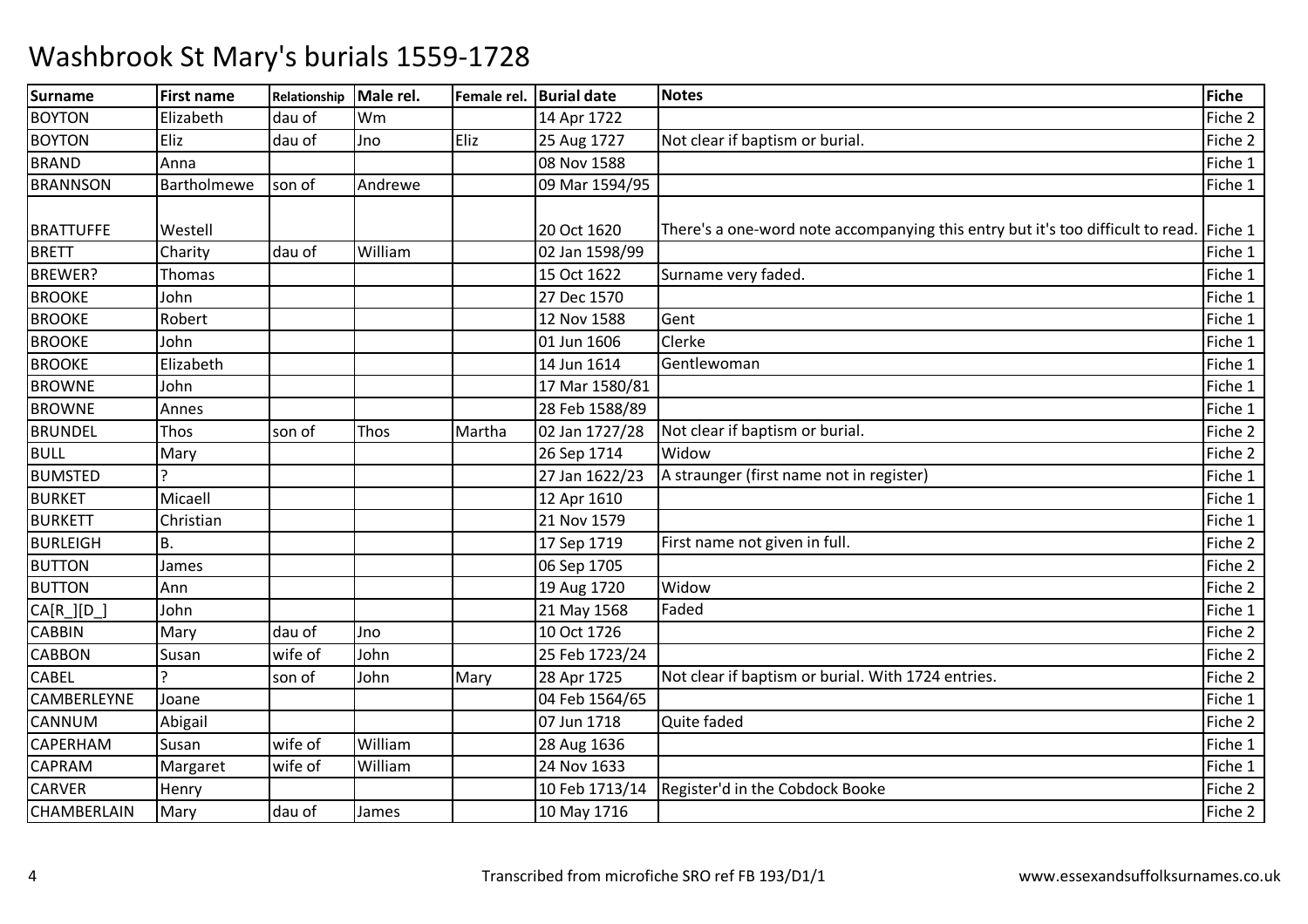| <b>Surname</b>       | <b>First name</b> | Relationship | Male rel. | Female rel. | <b>Burial date</b>               | <b>Notes</b>                                                                                | <b>Fiche</b> |
|----------------------|-------------------|--------------|-----------|-------------|----------------------------------|---------------------------------------------------------------------------------------------|--------------|
| <b>CHAMBERLAIN</b>   | Basler?           | son of       | John      |             | * * 1725                         | Page very damaged. Date lost and name hard to read.                                         | Fiche 2      |
| <b>CHAMBERLAINE</b>  | Henry             |              |           |             | ** 1630                          | Entry very faded. Date presumably between March and August.                                 | Fiche 1      |
| <b>CHAMBERLEINE</b>  | Richard           |              |           |             | 05 Jul 1560                      |                                                                                             | Fiche 1      |
| CHAMBERLEYNE         | Margery           |              |           |             | 17 Jan 1573/74                   |                                                                                             | Fiche 1      |
| <b>CHAMBERLEYNE</b>  | Anne              |              |           |             | 27 Jul 1581                      |                                                                                             | Fiche 1      |
| <b>CHAMBERLEYNE</b>  | Elsabethe         | dau of       | Andrewe   |             | 25 Dec 1594                      |                                                                                             | Fiche 1      |
| <b>CHAMBERLEYNE</b>  |                   | child of     | Andrewe   |             | 11 Apr 1601                      | A child of Andrewe Chamberleynes unbaptised                                                 | Fiche 1      |
| <b>CHAPLAIN</b>      | Susan             |              |           |             | 08 Dec 1702                      |                                                                                             | Fiche 1      |
| CHEED?               | <b>Thomas</b>     |              |           |             | $* * 1725$                       | Page very damaged. Date lost, and surname hard to read.                                     | Fiche 2      |
| <b>CHETTELBOROWE</b> | Charles           |              |           |             | 25 Jul 1581                      |                                                                                             | Fiche 1      |
| <b>CHILD</b>         | Thomas            | son of       | Thomas    |             | 05 Jan 1717/18                   |                                                                                             | Fiche 2      |
| <b>CHISNALL</b>      | Richard           |              |           |             | 20 Jul 1639                      |                                                                                             | Fiche 1      |
| <b>CLARK</b>         | Ann               |              |           |             | 16 May 1716                      | Abode: Cobdock                                                                              | Fiche 2      |
| <b>CLARKE</b>        | James             |              |           |             | 11 Jun 1574                      |                                                                                             | Fiche 1      |
| <b>CLARKE</b>        | Marie             | wife of      | Robart    |             | 27 May 1610                      |                                                                                             | Fiche 1      |
| <b>CLARKE</b>        | Robart            |              |           |             | 01 Nov 1610                      | Robart Clarke the elder                                                                     | Fiche 1      |
| <b>CLARKE</b>        | Margaret          | wife of      | John      |             | 05 Nov 1612                      |                                                                                             | Fiche 1      |
| <b>CLARKE</b>        | John              |              |           |             | 10 Feb 1613/14                   |                                                                                             | Fiche 1      |
| <b>CLARKE</b>        | Hellen            | dau of       | John      | Hellen      | 10 Dec 1616                      |                                                                                             | Fiche 1      |
| <b>CLARKE</b>        | Anne              | dau of       | Joseph    |             | 04 Sep 1624                      |                                                                                             | Fiche 1      |
| <b>CLARKE</b>        | Joseph            | son of       | Joseph    |             | 23 Jun 1627                      |                                                                                             | Fiche 1      |
| <b>CLARKE</b>        | Sara              | wife of      | Peter     |             | 21 Aug 1634                      |                                                                                             | Fiche 1      |
| <b>CLARKE</b>        | Gregorie          |              |           |             | 17 Mar 1638/39                   |                                                                                             | Fiche 1      |
| <b>CLARKE</b>        |                   | child of     | John      | Susan       | 02 Dec 1640                      | A child of unbaptis.                                                                        | Fiche 1      |
| <b>CLARKE</b>        | John              |              |           |             | 20 Dec 1662                      | John Clarke senior                                                                          | Fiche 1      |
| <b>CLARKE</b>        | Mary              | dau of       |           | Susanna     | 30 Mar 1668                      | Daughter of Susanna Clark, widow                                                            | Fiche 1      |
| <b>CLARKE</b>        | John              |              |           |             | 10 Feb 1713/14                   | Register'd in the Cobdock Booke                                                             | Fiche 2      |
| <b>CLARKE</b>        | Mary              | dau of       | Gabriel   |             | 14 Aug 1715                      |                                                                                             | Fiche 2      |
| <b>CLEFFORDE</b>     | Joane             |              |           |             | 23 Jul 1577                      | Widdowe                                                                                     | Fiche 1      |
|                      |                   |              |           |             |                                  |                                                                                             |              |
| <b>CLEMENT</b>       | Walter            |              |           |             |                                  | 22 Feb 1669/70 Gentleman (year unclear - 1669/70 or 1670/1? His will at SRO is dated 1671). | Fiche 1      |
| <b>CLERKE</b>        | Julian            |              |           |             | 06 Feb 1564/65 Julian at Clerkes |                                                                                             | Fiche 1      |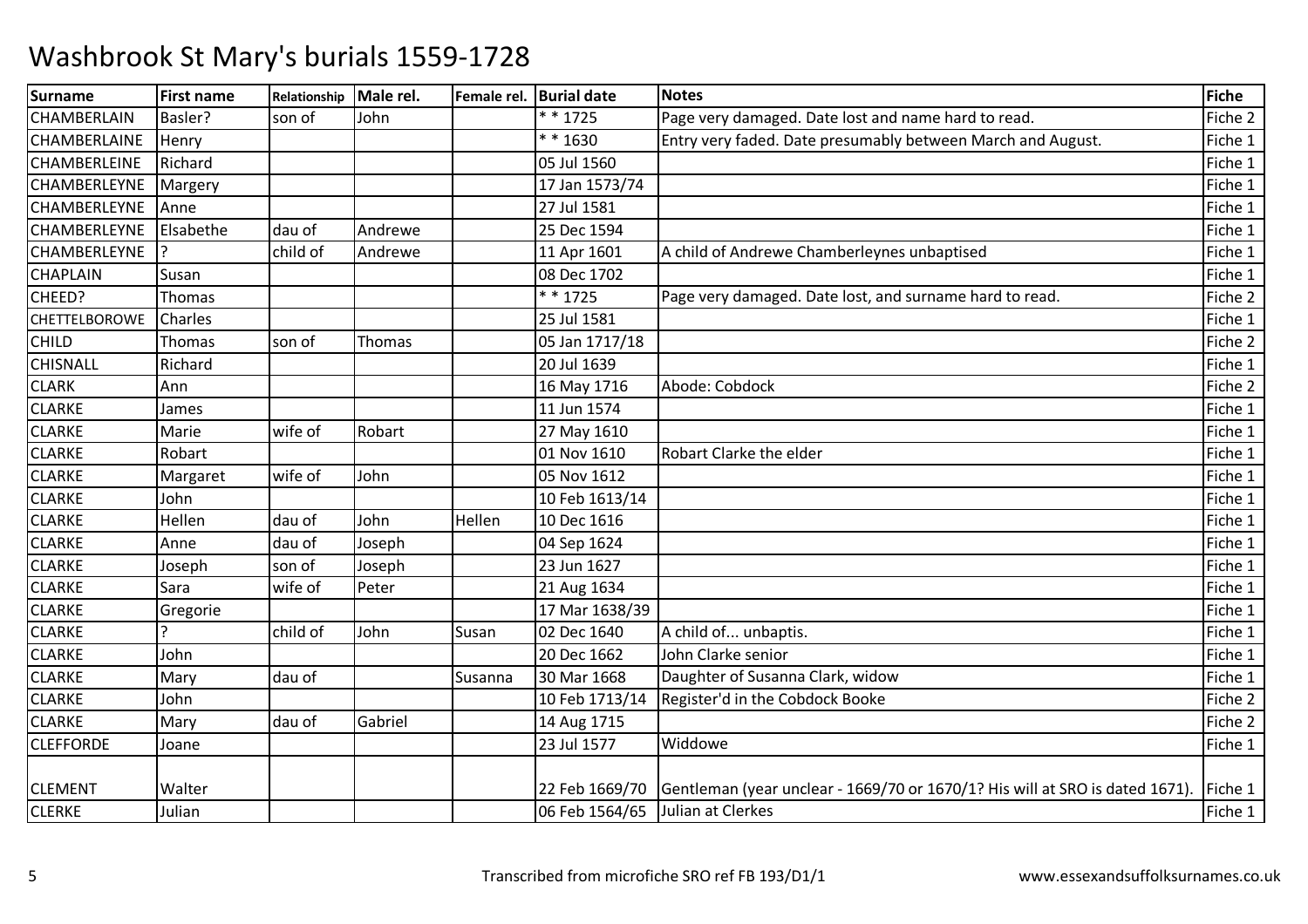| <b>Surname</b>   | <b>First name</b> | Relationship | Male rel.   | Female rel. Burial date |                | <b>Notes</b>                                       | <b>Fiche</b> |
|------------------|-------------------|--------------|-------------|-------------------------|----------------|----------------------------------------------------|--------------|
| <b>CLERKE</b>    |                   | child of     | John        |                         | 01 Apr 1595    | A child of John Clerkes unbaptised                 | Fiche 1      |
| <b>CLERKE</b>    | John              | son of       | Robert      |                         | 19 Oct 1605    |                                                    | Fiche 1      |
| <b>CLIFFORD</b>  | Eimlie            | dau of       | Christopher | Joan                    | 03 Mar 1610/11 |                                                    | Fiche 1      |
| <b>CLIFFORD</b>  |                   | wife of      | Christopher |                         | 26 Aug 1625    | First name not in register                         | Fiche 1      |
| <b>CLYFFORD</b>  | John              |              |             |                         | 16 Jan 1564/65 |                                                    | Fiche 1      |
| <b>CLYFFORD</b>  | John              |              |             |                         | 01 Nov 1568    |                                                    | Fiche 1      |
| <b>CLYFFORD</b>  | Letice            |              |             |                         | 04 Mar 1588/89 |                                                    | Fiche 1      |
| <b>CLYFFORDE</b> | Anne              |              |             |                         | 29 Dec 1569    |                                                    | Fiche 1      |
| <b>COKE</b>      | Edmunde           |              |             |                         | 08 Jun 1584    |                                                    | Fiche 1      |
| <b>COLE</b>      | Susan.            |              |             |                         | 06 Jan 1707/8  | Wid.                                               | Fiche 2      |
| <b>COLE</b>      | John              |              |             |                         | 27 Feb 1716/17 | Abode: Hintlesham                                  | Fiche 2      |
| <b>COLE</b>      | Jno               | son of       | Jno         | Sarah                   | 09 Apr 1728    | Not clear if baptism or burial. With 1727 entries. | Fiche 2      |
| <b>COOK</b>      | John              |              |             |                         | 16 Nov 1675    |                                                    | Fiche 1      |
| COOKE            | Elizabethe        |              |             |                         | 12 Sep 1566    |                                                    | Fiche 1      |
| <b>COOKE</b>     | Mary              | wife of      | John        |                         | 18 Jun 1666    |                                                    | Fiche 1      |
| <b>CRICKE</b>    | Margeret          | wife of      | Thomas      |                         | 21 Oct 1603    |                                                    | Fiche 1      |
| <b>CRICKE</b>    | Robert            |              |             |                         | 05 Jan 1605/6  |                                                    | Fiche 1      |
| <b>CRICKE</b>    | Thomas            |              |             |                         | 05 Apr 1610    |                                                    | Fiche 1      |
| <b>CROXSON</b>   | Mergarie          |              |             |                         | 03 Apr 1639    |                                                    | Fiche 1      |
| <b>CULF</b>      |                   |              |             |                         | 15 May 1696    | First name not in register.                        | Fiche 1      |
| <b>CURTEISE</b>  | Elizabethe        |              |             |                         | 03 Apr 1567    |                                                    | Fiche 1      |
| <b>CUTBERD</b>   | William           |              |             |                         | 10 Nov 1563    |                                                    | Fiche 1      |
| <b>CUTBERD</b>   | William           |              |             |                         | 01 Jan 1564/65 |                                                    | Fiche 1      |
| <b>CUTBERD</b>   | Annes             |              |             |                         | 11 Jan 1592/93 | Widowe                                             | Fiche 1      |
| <b>CUTTEN</b>    | Thomas            |              |             |                         | 11 Jun 1614    |                                                    | Fiche 1      |
| <b>DAY</b>       | John              |              |             |                         | 25 Oct 1719    | John Day senr                                      | Fiche 2      |
| <b>DAY</b>       | Sarah             | dau of       | Isaac       |                         | 09 May 1722    |                                                    | Fiche 2      |
| DAY              | Sarah             | dau of       | Isaac       |                         | 09 May 1722    |                                                    | Fiche 2      |
| <b>DAY</b>       | George            | son of       | Abraham     |                         | 03 May 1724    | Not clear if baptism or burial. With 1723 entries. | Fiche 2      |
| DAY              | Isaac             | son of       | Isaac       | Sarah                   | 21 Aug 1724    | Not clear if baptism or burial.                    | Fiche 2      |
| <b>DAY</b>       | Isaac             | son of       | Isaac       | Sarah                   | 10 Jun 1726    |                                                    | Fiche 2      |
| <b>DAY</b>       | А.                |              |             |                         | 14 Apr 1728    | A widow (with 1727 entries)                        | Fiche 2      |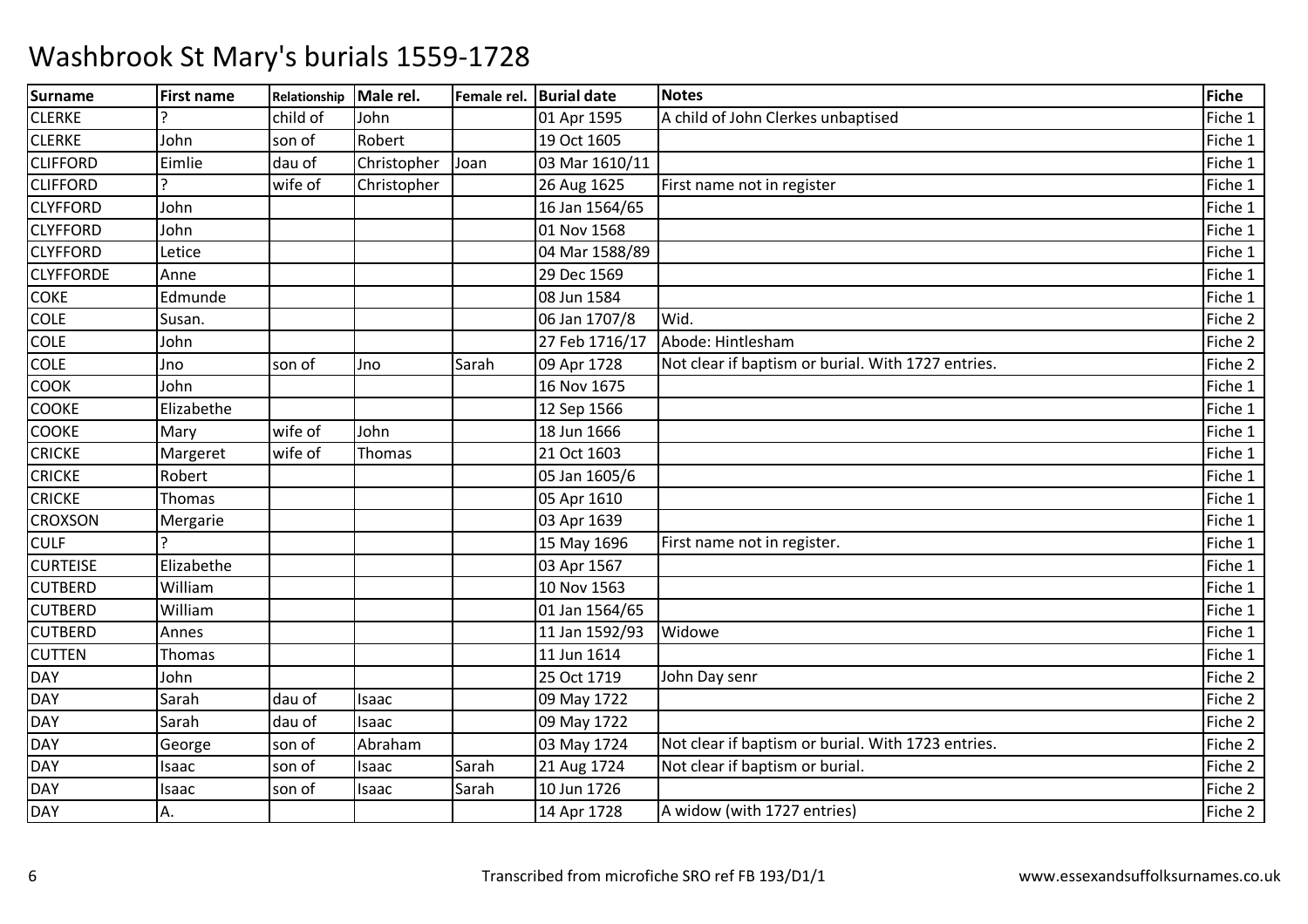| <b>Surname</b>    | <b>First name</b> | Relationship | Male rel. | Female rel. | <b>Burial date</b> | <b>Notes</b>                                                                       | Fiche   |
|-------------------|-------------------|--------------|-----------|-------------|--------------------|------------------------------------------------------------------------------------|---------|
| <b>DEARING</b>    |                   |              |           |             | 22 Nov 1630        | <b>Widdow Dearing</b>                                                              | Fiche 1 |
| DEARLESLY         | John              |              |           |             | 13 Jul 1609        |                                                                                    | Fiche 1 |
| <b>DEARSELY</b>   | Margeret          |              |           |             | 16 May 1564        |                                                                                    | Fiche 1 |
| <b>DEARSLY</b>    | John              |              |           |             | * Oct 1563         | Day of month hard to read - 6th?                                                   | Fiche 1 |
| <b>DEARSLYE</b>   | Amy?              |              |           |             | 10 Oct 1561        | First name hard to read, entry quite faded.                                        | Fiche 1 |
| <b>DEEKES</b>     | Elizabeth         | dau of       | Richard   | Elizabeth   | 28 Feb 1612/13     | Baptised on 21st Feb.                                                              | Fiche 1 |
| <b>DEIKES</b>     | William           |              |           |             | 21 Feb 1624/25     |                                                                                    | Fiche 1 |
| <b>DEIKES</b>     | Richard           |              |           |             | 09 Nov 1635        |                                                                                    | Fiche 1 |
| <b>DEIKES</b>     | Thomasin          |              |           |             | 12 Nov 1643        |                                                                                    | Fiche 1 |
| <b>DERINGE</b>    | John              |              |           |             | 29 Jan 1605/6      |                                                                                    | Fiche 1 |
| <b>DICKES</b>     | Marie             |              |           |             | 20 May 1614        |                                                                                    | Fiche 1 |
| <b>DICKES</b>     | John              |              |           |             | 03 Nov 1619        |                                                                                    | Fiche 1 |
| <b>DIXON</b>      |                   | wife of      | Thomas    |             | 20 Apr 1663        | First name not in register                                                         | Fiche 1 |
| <b>DIXON</b>      | Thomas            |              |           |             | 08 Nov 1668        |                                                                                    | Fiche 1 |
| <b>ELMMES</b>     | Anne              | dau of       | Fidles?   |             | 18 Sep 1597        |                                                                                    | Fiche 1 |
| <b>FEILD</b>      | William           |              |           |             | * Nov 1563         | Day of month faded and illegible.                                                  | Fiche 1 |
| <b>FEILDE</b>     | Jhon              |              |           |             | 28 Dec 1569        |                                                                                    | Fiche 1 |
| <b>FELLGATE</b>   | $\mathbf{C}$      | child of     | Robart    | Elizabeth   | 31 Dec 1611        | A child of unbaptised                                                              | Fiche 1 |
| <b>FISHER</b>     | John              |              |           |             | 06 Jan 1624/25     |                                                                                    | Fiche 1 |
| <b>FISHER</b>     | Samuell           |              |           |             | 17 Jan 1626/27     | Samuell Fisher the younger                                                         | Fiche 1 |
| <b>FISHER</b>     | Marie             |              |           |             | 27 Nov 1628        |                                                                                    | Fiche 1 |
| <b>FISHER</b>     | Elizabeth         | dau of       | Samuell   |             | 25 May 1637        |                                                                                    | Fiche 1 |
| <b>FISHER</b>     | Anne              | wife of      | Samuell   |             | 03 Oct 1639        |                                                                                    | Fiche 1 |
|                   |                   |              |           |             |                    | Day of month hard to read - I can see an x but there's a blob before it. Is it the |         |
| <b>FITHERIDGE</b> | Mathewe           |              |           |             | * Feb 1594/5       | tenth of should it be eg 9th?                                                      | Fiche 1 |
| <b>FITHERIDGE</b> | Elsabethe         | dau of       |           | Jane        | 26 Apr 1601        | Daughter of Jane Fitheridge, wid.                                                  | Fiche 1 |
| <b>FLETCHER</b>   | Francis           |              |           |             | 27 Oct 1713        |                                                                                    | Fiche 2 |
| <b>FLETCHER</b>   | Anne              | wife of      | Francis   |             | 26 Nov 1713        |                                                                                    | Fiche 2 |
| <b>FORDAM</b>     | Christian         | wife of      | James     |             | 03 Sep 1613        |                                                                                    | Fiche 1 |
| <b>FORDAM</b>     | Richard           |              |           |             | 03 Sep 1617        |                                                                                    | Fiche 1 |
| <b>FRANCES</b>    | Jno               | son of       | Jno       | Eliz        | 03 Mar 1727/28     | Not clear if baptism or burial.                                                    | Fiche 2 |
| <b>FROST</b>      | Joseph            | son of       | Joseph    |             | 15 Apr 1716        |                                                                                    | Fiche 2 |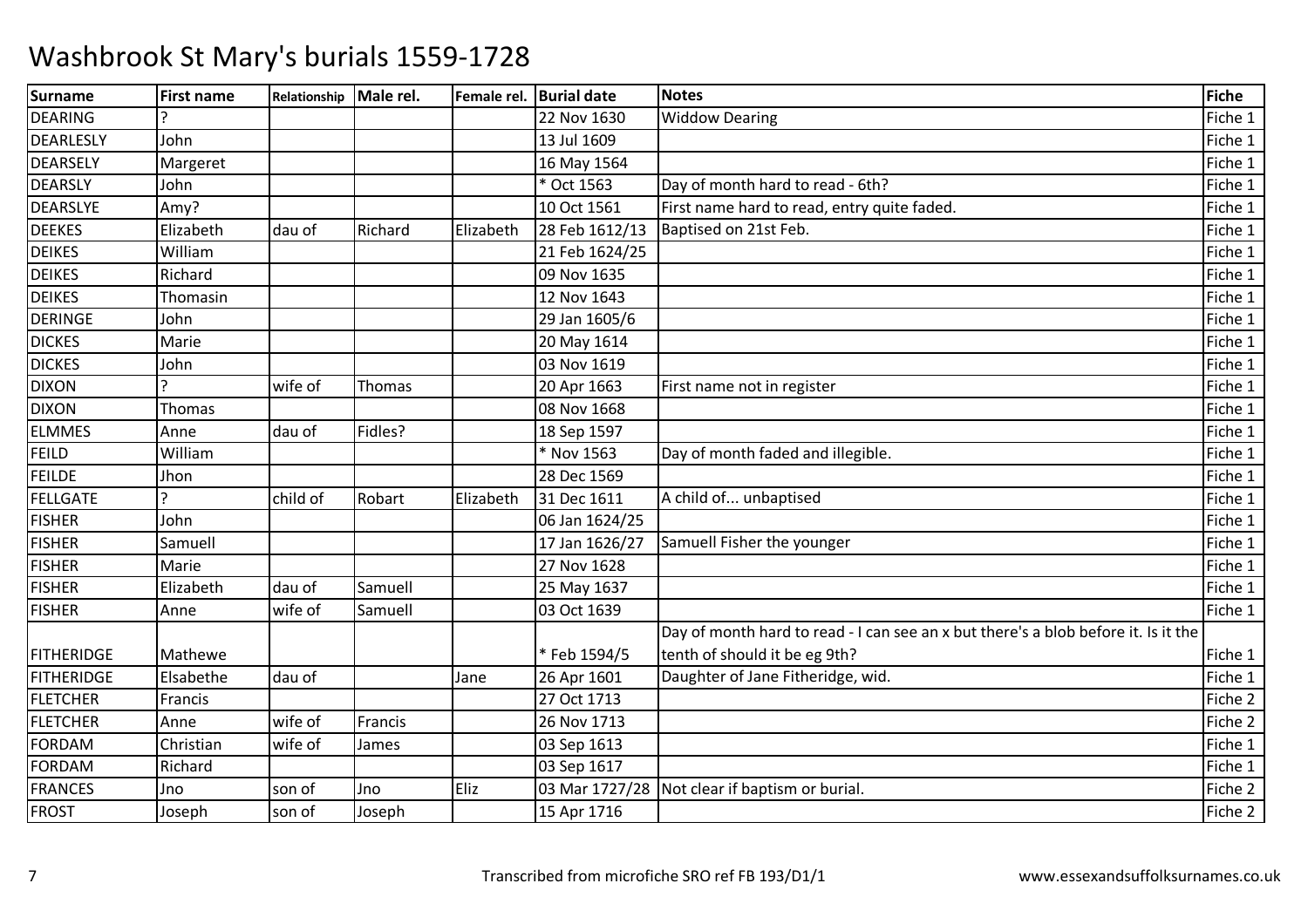| <b>Surname</b>      | <b>First name</b> | Relationship | Male rel. |       | Female rel. Burial date | <b>Notes</b>                                             | Fiche   |
|---------------------|-------------------|--------------|-----------|-------|-------------------------|----------------------------------------------------------|---------|
| <b>FULLER</b>       | Tryfena           |              |           |       | 09 Apr 1585             |                                                          | Fiche 1 |
| <b>FULWOOD</b>      | Alce              | wife of      | Mathew    |       | 20 Oct 1667             |                                                          | Fiche 1 |
| <b>GARARD</b>       | Robert            |              |           |       | 06 Dec 1630             |                                                          | Fiche 1 |
| <b>GARDINER</b>     | William           | son of       | Edward    |       | 02 Jul 1623             |                                                          | Fiche 1 |
| <b>GARDINER</b>     | Jane              |              |           |       | 23 Apr 1629             |                                                          | Fiche 1 |
| <b>GARNER</b>       | John              |              |           |       | 23 Nov 1711             |                                                          | Fiche 2 |
| <b>GILDERSLEEVE</b> | *hd               |              |           |       | 05 Jul 1718             | Most of first name lost on damaged page. Possibly Richd. | Fiche 2 |
| <b>GILDERSLEIVE</b> | John              | son of       | Richard   |       | 27 Mar 1635             |                                                          | Fiche 1 |
| <b>GILDERSLEIVE</b> | John              | son of       | Richard   |       | 28 Oct 1637             |                                                          | Fiche 1 |
| GILDERSLEVE         | Richard           |              |           |       | 09 Apr 1631             |                                                          | Fiche 1 |
| <b>GILDERSLEVE</b>  | Richard           |              |           |       | 05 Nov 1667             |                                                          | Fiche 1 |
| <b>GILDERSLIEVE</b> | Mary              |              |           |       | 08 May 1702             |                                                          | Fiche 1 |
| <b>GILDRSLIVE</b>   | Eln               |              |           |       | 25 Dec 1630             |                                                          | Fiche 1 |
| <b>GILES</b>        | Robart            |              |           |       | 05 Oct 1610             |                                                          | Fiche 1 |
| <b>GILES</b>        | Joan              |              |           |       | 07 Feb 1618/19 Widdow   |                                                          | Fiche 1 |
| <b>GILES</b>        | Prudense          |              |           |       | 03 Feb 1619/20          |                                                          | Fiche 1 |
| <b>GIRLING</b>      | Christopher       |              |           |       | 20 Jul 1614             |                                                          | Fiche 1 |
| <b>GLAMFEILD</b>    | John              |              |           |       | 20 Oct 1578             |                                                          | Fiche 1 |
| <b>GLAMFEILD</b>    | Margaret          | dau of       | Richard   | Emme  | 14 Jun 1619             |                                                          | Fiche 1 |
| <b>GLAMFEILD</b>    | Margaret          | wife of      | Richard   |       | 28 Jun 1619             | Wife of Richard Glamfeild sn [senior]                    | Fiche 1 |
| <b>GLAMFEILD</b>    | Richard           |              |           |       | 31 Dec 1622             | Richard Glamfeild sn [senior]                            | Fiche 1 |
| <b>GLANVIL</b>      | Jno               | son of       | Jno       | Mary  | 17 Dec 1727             | Not clear if baptism or burial.                          | Fiche 2 |
| <b>GOSNALD</b>      | Dorcas            | wife of      | Jefery    |       | 05 Jun 1629             |                                                          | Fiche 1 |
| <b>GOSNALLD</b>     | John              |              |           |       | 12 May 1625             |                                                          | Fiche 1 |
| <b>GOYMER</b>       | Andrew            | son of       | Andrew    | Sara  | 25 Mar 1614             |                                                          | Fiche 1 |
| <b>GRIMWOOD</b>     | Allice            |              |           |       | 10 Aug 1636             |                                                          | Fiche 1 |
| GUYE?               | Elizabeth?        |              |           |       |                         | 07 Mar 1561/62   Hard to read, entry quite faded.        | Fiche 1 |
| <b>GYLDERSLEVE</b>  | Elsabethe         | dau of       | Richard   | Ellen | 21 Apr 1601             |                                                          | Fiche 1 |
| <b>GYLES</b>        |                   | child of     | Robt?     |       | 23 Oct 1593             | A child of Robt? Gyles unbaptised                        | Fiche 1 |
| <b>GYLES</b>        | Anne              | dau of       | Robt.     |       | 24 Dec 1595             |                                                          | Fiche 1 |
| <b>HARDY</b>        |                   | wife of      | John      |       | 17 Sep 1696             | First name not in register                               | Fiche 1 |
| <b>HARDY</b>        |                   | child of     | John      |       | 01 Nov 1696             | First name not in register                               | Fiche 1 |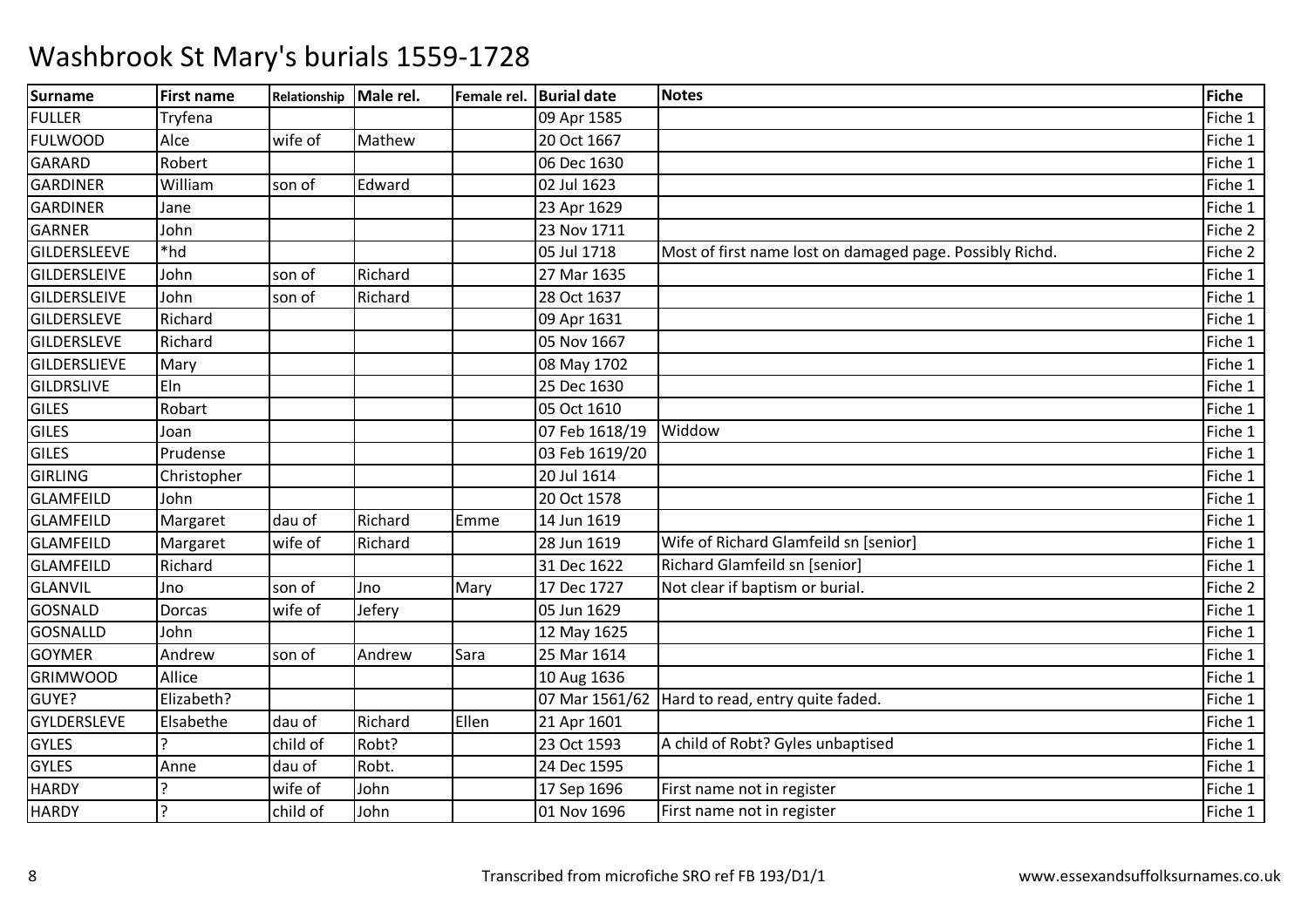| <b>Surname</b> | <b>First name</b> | Relationship | Male rel. |           | Female rel. Burial date | <b>Notes</b>                                                   | <b>Fiche</b> |
|----------------|-------------------|--------------|-----------|-----------|-------------------------|----------------------------------------------------------------|--------------|
| <b>HARDY</b>   |                   | child of     | John      |           | 06 Nov 1696             | First name not in register                                     | Fiche 1      |
| <b>HARDY</b>   | John              |              |           |           | 04 Sep 1720             |                                                                | Fiche 2      |
| <b>HARMAN</b>  | Anne              | dau of       | Willm.    | Anne      | 13 Nov 1664             |                                                                | Fiche 1      |
| <b>HARMAN</b>  | Francis           |              |           |           | 27 Mar 1674             |                                                                | Fiche 1      |
| HARNER?        |                   |              |           |           | 30 Jan 1597/98          | Goodwife Harner (or Lyrner?) Surname very hard to read.        | Fiche 1      |
| <b>HARPER</b>  | Emme              | dau of       | Thomas    |           | 11 Dec 1596             |                                                                | Fiche 1      |
| <b>HARPER</b>  | Judeth            | wife of      | Thomas    |           | 26 Jul 1637             |                                                                | Fiche 1      |
| <b>HARPER</b>  | Thomas            |              |           |           | 09 Jan 1638/39          |                                                                | Fiche 1      |
| <b>HARRIS</b>  | Richard           | son of       | Francis   | Margaret  | 13 Sep 1665             |                                                                | Fiche 1      |
| <b>HARRISS</b> | Margt             |              |           |           | 06 Dec 1702             |                                                                | Fiche 1      |
| <b>HART</b>    | Marian            |              |           |           | 31 Mar 1640             |                                                                | Fiche 1      |
| <b>HAYLES</b>  |                   |              |           |           | 16 Feb 1664/65          | The Widow Hayles                                               | Fiche 1      |
| <b>HAYMOND</b> | $\mathcal{P}$     | child of     | Thomas    | Elizabeth | 15 Sep 1633             | A man child of                                                 | Fiche 1      |
| <b>HAYMOND</b> | Ruth              | dau of       | Thomas    | Elizabeth | 18 Sep 1633             |                                                                | Fiche 1      |
| <b>HAYMOND</b> | Elizabeth         | wife of      | Thomas    |           | 22 Sep 1633             |                                                                | Fiche 1      |
| <b>HAYMOND</b> | Elizabeth         | dau of       | Thomas    |           | 26 Nov 1633             |                                                                | Fiche 1      |
| <b>HAYMOND</b> | Marie             | wife of      | Thomas    |           | 04 Aug 1635             |                                                                | Fiche 1      |
| <b>HAYMOND</b> | Simon             | son of       | Thomas    | Susan     | 17 May 1637             |                                                                | Fiche 1      |
| <b>HEWET</b>   |                   | wife of      | Nathaniel |           | 20 Nov 1707             | First name not in register.                                    | Fiche 2      |
| <b>HEWET</b>   | John              | son of       | Nathaniel | Mary      | * * 1707                | No date. Follows burial possibly of his mother on 20 Nov 1707. | Fiche 2      |
| <b>HEWETT</b>  | Nathaniel         |              |           |           | 22 Sep 1711             | Generosu. (short for generosus, a Latin word meaning "noble")  | Fiche 2      |
| <b>HILL</b>    | Henery            |              |           |           | 21 Nov 1630             |                                                                | Fiche 1      |
| <b>HILL</b>    |                   | wife of      | John      |           | 10 Jan 1638/39          | First name not in register                                     | Fiche 1      |
| <b>HILLS</b>   | John              |              |           |           | 13 Oct 1642             |                                                                | Fiche 1      |
| <b>HOBARD</b>  | Stephen           |              |           |           | 11 Nov 1719             |                                                                | Fiche 2      |
| <b>HOBART</b>  | Rose              | wife of      | Stephen   |           | 20 Mar 1675/76          |                                                                | Fiche 1      |
| <b>HOLTON</b>  | Jane              |              |           |           | 12 Aug 1638             | Widdow                                                         | Fiche 1      |
| <b>JENKINS</b> | Henry             |              |           |           | 10 Sep 1703             |                                                                | Fiche 1      |
| <b>JOHNSON</b> | Joane             |              |           |           | 03 Jun 1566             |                                                                | Fiche 1      |
| <b>KED</b>     |                   | child of     | Chyas     |           | 01 Sep 1583             | A child of Chyas Keds unbaptised                               | Fiche 1      |
| <b>KETLE</b>   | Marie             |              |           |           | 04 Nov 1619             |                                                                | Fiche 1      |
| <b>KETLE</b>   | Elizabeth         | wife of      | Robert    |           | 20 Feb 1637/38          |                                                                | Fiche 1      |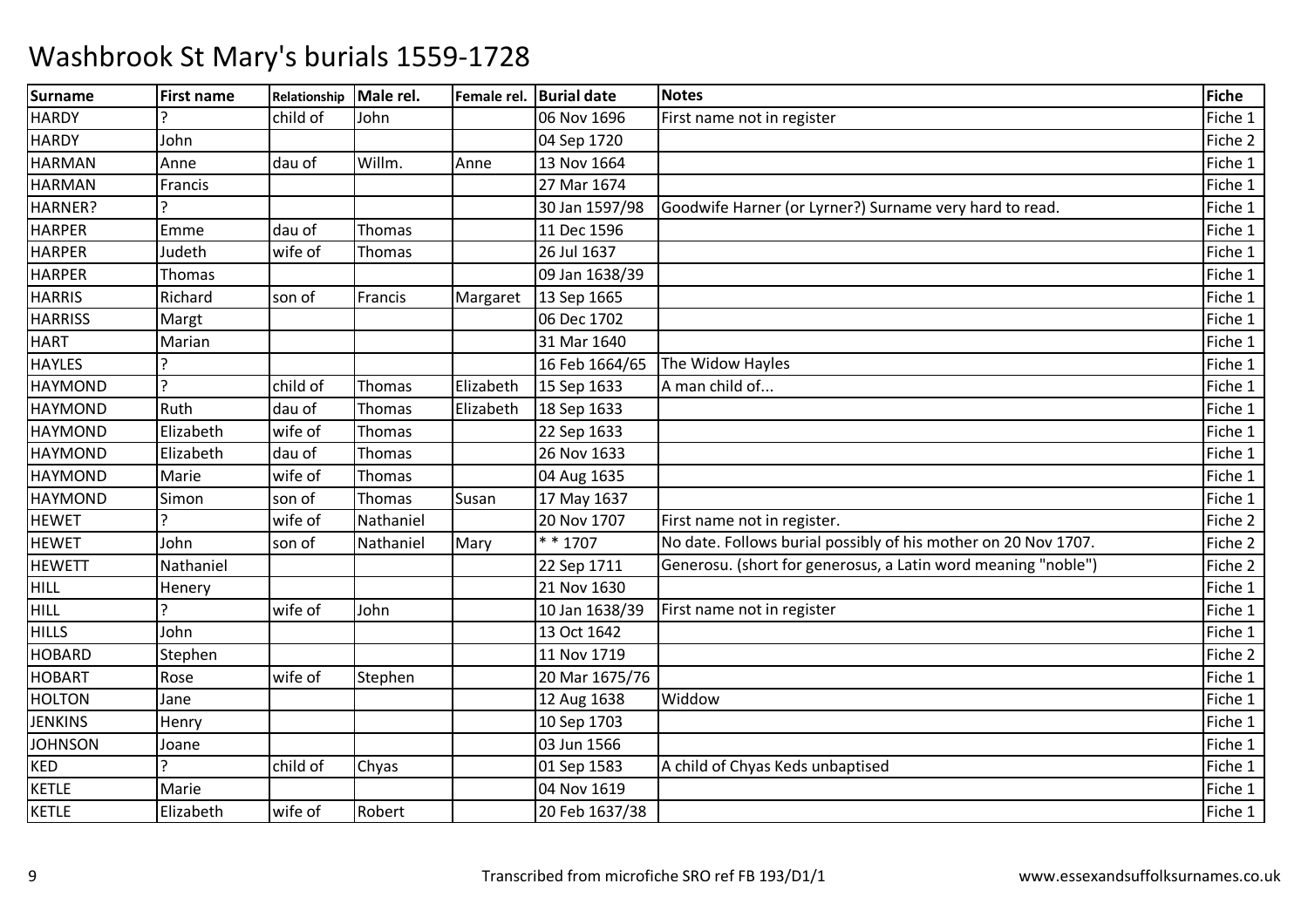| <b>Surname</b> | <b>First name</b> | Relationship | Male rel. |        | Female rel. Burial date | <b>Notes</b>                                                        | Fiche   |
|----------------|-------------------|--------------|-----------|--------|-------------------------|---------------------------------------------------------------------|---------|
| <b>KETTELL</b> |                   | child of     | William   |        | 01 Dec 1576             | A child of William Kettell's unbaptised                             | Fiche 1 |
| <b>KETTELL</b> | Anne              |              |           |        | 26 Jul 1581             |                                                                     | Fiche 1 |
| <b>KETTELL</b> | Jone              | wife of      | William   |        | 25 Mar 1597             |                                                                     | Fiche 1 |
| <b>KETTELL</b> | Anne              | wife of      | Lionell   |        | 20 Apr 1604             |                                                                     | Fiche 1 |
| <b>KETTELL</b> | Mary              | dau of       | Lyonall   |        | 29 Mar 1609             |                                                                     | Fiche 1 |
| <b>KETTELL</b> | Lionell           |              |           |        | 20 Dec 1610             |                                                                     | Fiche 1 |
| <b>KETTLE</b>  | Richard           |              |           |        | 22 Jun 1616             |                                                                     | Fiche 1 |
| <b>KETTLE</b>  | William           |              |           |        | 11 Sep 1617             |                                                                     | Fiche 1 |
| <b>KETTLE</b>  | Rachell           |              |           |        | 15 Jan 1643/44          |                                                                     | Fiche 1 |
| <b>KNAPP</b>   | Edmond            |              |           |        | 06 Dec 1609             | Gentleman                                                           | Fiche 1 |
| LANDAM         | Cornelius         |              |           |        | 25 Feb 1617/18          |                                                                     | Fiche 1 |
| LANDHAM        | Julian            |              |           |        | 22 Dec 1570             |                                                                     | Fiche 1 |
| LANDHAM        |                   |              |           |        | * Mar 1603/4            | Very faded and hard to read. Day of month and first name illegible. | Fiche 1 |
| LANDHAM        | C                 |              |           |        | 20 Jan 1607/8           | Widdowe Landham (first name not in register)                        | Fiche 1 |
| LANDHAM        | John              |              |           |        | 26 Aug 1612             | John Landham alias Layscell                                         | Fiche 1 |
| LANE           | Sara              |              |           |        | 13 Jan 1638/39          |                                                                     | Fiche 1 |
| LANE           | Edward            |              |           |        | 06 Jan 1638/39          |                                                                     | Fiche 1 |
| LANE?          | Thomas            |              |           |        | 21 May 1642             |                                                                     | Fiche 1 |
| LAY            | Thomas            |              |           |        | 09 Jul 1643             |                                                                     | Fiche 1 |
| LAY            | Eliz.             | dau of       | Tho.      |        | 28 Sep 1720             |                                                                     | Fiche 2 |
| LAY            | Sarah             | dau of       | Tho.      |        | 17 Mar 1721/22          |                                                                     | Fiche 2 |
| LAYSCELL       | John              |              |           |        | 26 Aug 1612             | John Landham alias Layscell                                         | Fiche 1 |
| LETTIS         |                   | child of     | Thomas    | Martha | 22 Feb 1634/35          | A child of unbaptised                                               | Fiche 1 |
| LEVELL         | Lawrence          |              |           |        | 24 Mar 1586/87          |                                                                     | Fiche 1 |
| LEVELL         | Joane             |              |           |        | 14 Mar 1600/1           |                                                                     | Fiche 1 |
| LEVELL         |                   |              |           |        | 17 Aug 1606             | Widdowe (first name not in register)                                | Fiche 1 |
| LEWS           | John              |              |           |        | 25 Apr 1701             | Infant                                                              | Fiche 1 |
| LEWS           | Anne              |              |           |        | 15 Apr 1703             | Infant                                                              | Fiche 1 |
| LEWS           | C                 | wife of      | James     |        | 07 Jul 1707             | First name not in register.                                         | Fiche 2 |
| <b>LINDSEY</b> | John              | son of       | John      | Mary   | 27 Mar 1662             | A large smudge covers his first name, but it's still legible.       | Fiche 1 |
| LIVELL         | Anna              | wife of      | Thomas    |        | 12 Dec 1596             |                                                                     | Fiche 1 |
| LIVELL         | Anne              | dau of       | Tho.      |        | 14 Jan 1597/98          |                                                                     | Fiche 1 |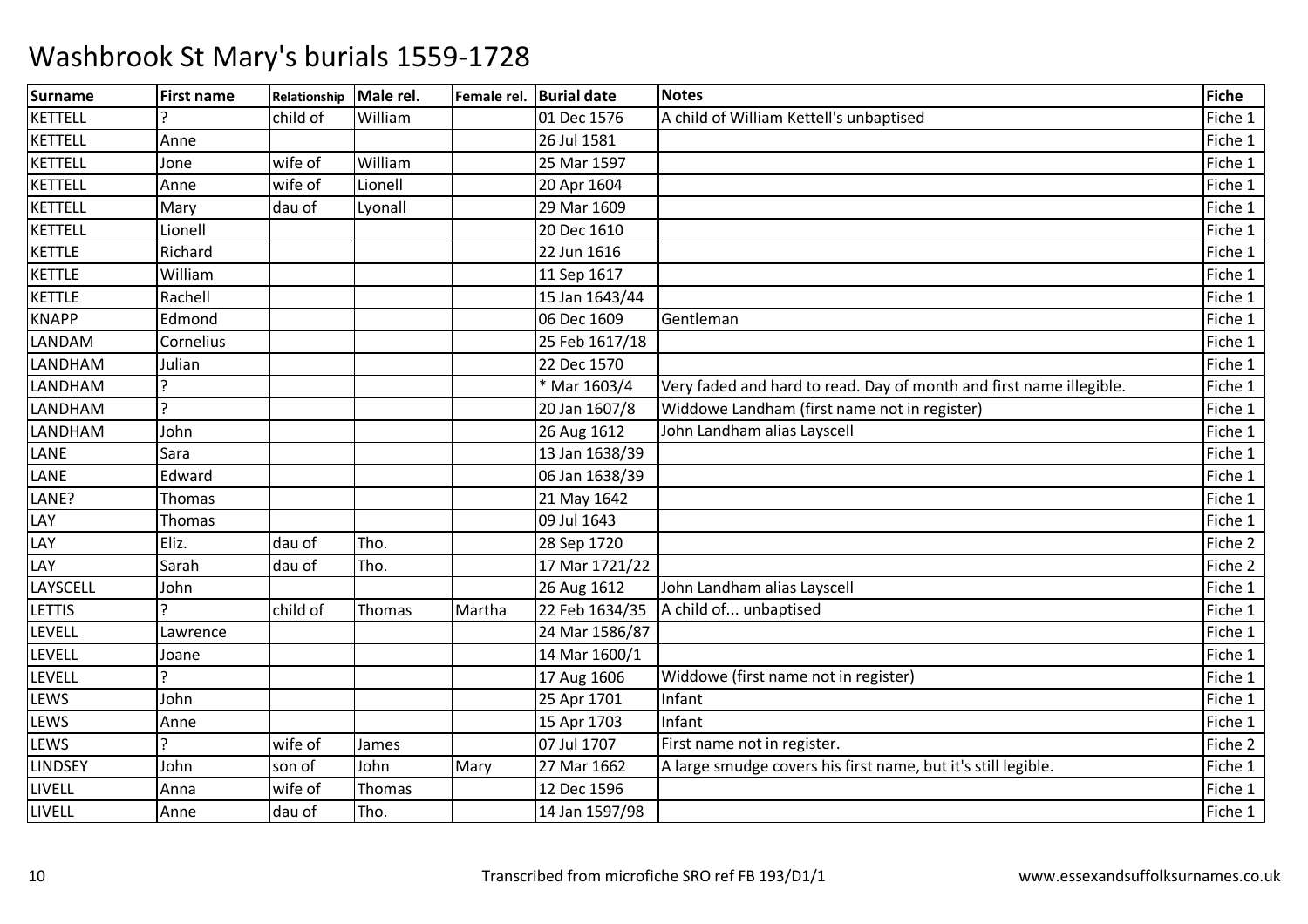| <b>Surname</b> | <b>First name</b> | Relationship Male rel. |         |           | Female rel. Burial date     | <b>Notes</b>                                                                 | Fiche   |
|----------------|-------------------|------------------------|---------|-----------|-----------------------------|------------------------------------------------------------------------------|---------|
| LIVELL         | <b>Thomas</b>     |                        |         |           | 21 Jan 1597/98              |                                                                              | Fiche 1 |
| $LO[R_]E$      | Alce              |                        |         |           | 23 Jun 1619                 |                                                                              | Fiche 1 |
| LOCK           | Mathew            |                        |         |           | 09 Jul 1700                 |                                                                              | Fiche 1 |
| LOCK           | Ann               |                        |         |           | 10 Oct 1707                 | Wid.                                                                         | Fiche 2 |
| LYES           |                   |                        |         |           | 24 Aug 1625                 | Widdow Lyes                                                                  | Fiche 1 |
| LYRNER?        |                   |                        |         |           | 30 Jan 1597/98              | Goodwife Harner (or Lyrner?) Surname very hard to read.                      | Fiche 1 |
| <b>MAN</b>     |                   | child of               | John    |           | 23 Dec 1572                 | A child of John Man's unbaptised                                             | Fiche 1 |
| <b>MAN</b>     | Margery           | dau of                 | William |           | 07 Mar 1594/95              |                                                                              | Fiche 1 |
| <b>MAN</b>     | Agnes             | wife of                | William |           | 17 Aug 1617                 |                                                                              | Fiche 1 |
| <b>MANING</b>  | Marie             | wife of                | Jacob   |           | 02 Jul 1640                 |                                                                              | Fiche 1 |
| <b>MANING</b>  | John              | son of                 | Jacob   |           | 16 Mar 1641/42              |                                                                              | Fiche 1 |
| <b>MANNE</b>   | Katherine         |                        |         |           | 18 Oct 1585                 |                                                                              | Fiche 1 |
| <b>MANNE</b>   | John              |                        |         |           | 22 Jan 1586/87              |                                                                              | Fiche 1 |
| <b>MANNE</b>   |                   | child of               | William |           | 16 Jan 1591/92              | A child of William Mannes unbaptised                                         | Fiche 1 |
|                |                   |                        |         |           |                             | First name hard to read. Appears to be two separate words, unless "Es" was a |         |
| <b>MANNING</b> | Es Clarman?       | dau of                 | Henry   |           | 21 Dec 1598                 | note of some sort and "Clarman" is the actual name.                          | Fiche 1 |
| <b>MANNING</b> | John              | son of                 | Jacob   | Marye     | 03 Jul 1603                 |                                                                              | Fiche 1 |
| <b>MANNING</b> | John              | servant of             | Jacob   |           | 22 May 1666                 | John Pilgrim servant to Jacon Manning                                        | Fiche 1 |
| <b>MANNING</b> | Alice             |                        |         |           | 15 Apr 1703                 |                                                                              | Fiche 1 |
| <b>MANNING</b> |                   | wife of                | Isaac   |           | 12 Jan 1706/7               | First name not in register.                                                  | Fiche 2 |
| <b>MANNING</b> | Isaac             |                        |         |           | 22 Jun 1720                 | Parish clark                                                                 | Fiche 2 |
| <b>MASON</b>   | Elizabeth         |                        |         |           | 18 Oct 1719                 |                                                                              | Fiche 2 |
| <b>MASON</b>   | Mary              | dau of                 | John    | Ann       | 17 Aug 1724                 | Not clear if baptism or burial.                                              | Fiche 2 |
| <b>MAYE</b>    | Henry             | son of                 | Henry   | Elizabeth | 25 Dec 1668                 |                                                                              | Fiche 1 |
| <b>MAYHEW</b>  | Mary              |                        |         |           | 14 Mar 1716/17 Abode: Capel |                                                                              | Fiche 2 |
| <b>MEADOW</b>  | Elizabeth         | wife of                | John    |           | 29 Aug 1616                 |                                                                              | Fiche 1 |
| <b>MEADOW</b>  | Anne              | wife of                | John    |           | 05 Jul 1625                 |                                                                              | Fiche 1 |
| <b>MEADOW</b>  | John              |                        |         |           | 07 Jul 1625                 |                                                                              | Fiche 1 |
| <b>MEADOW</b>  | John              |                        |         |           | 25 Aug 1630                 |                                                                              | Fiche 1 |
| <b>MEADOWS</b> | John              |                        |         |           | 14 Apr 1658                 |                                                                              | Fiche 1 |
| <b>MEADOWS</b> | Joseph            | son of                 | Joseph  | Judith    | * Aug 1727                  | Not clear if baptism or burial.                                              | Fiche 2 |
| <b>MEADOWS</b> | Jno               | son of                 | Joseph  | Judith    | 02 Oct 1727                 | Not clear if baptism or burial.                                              | Fiche 2 |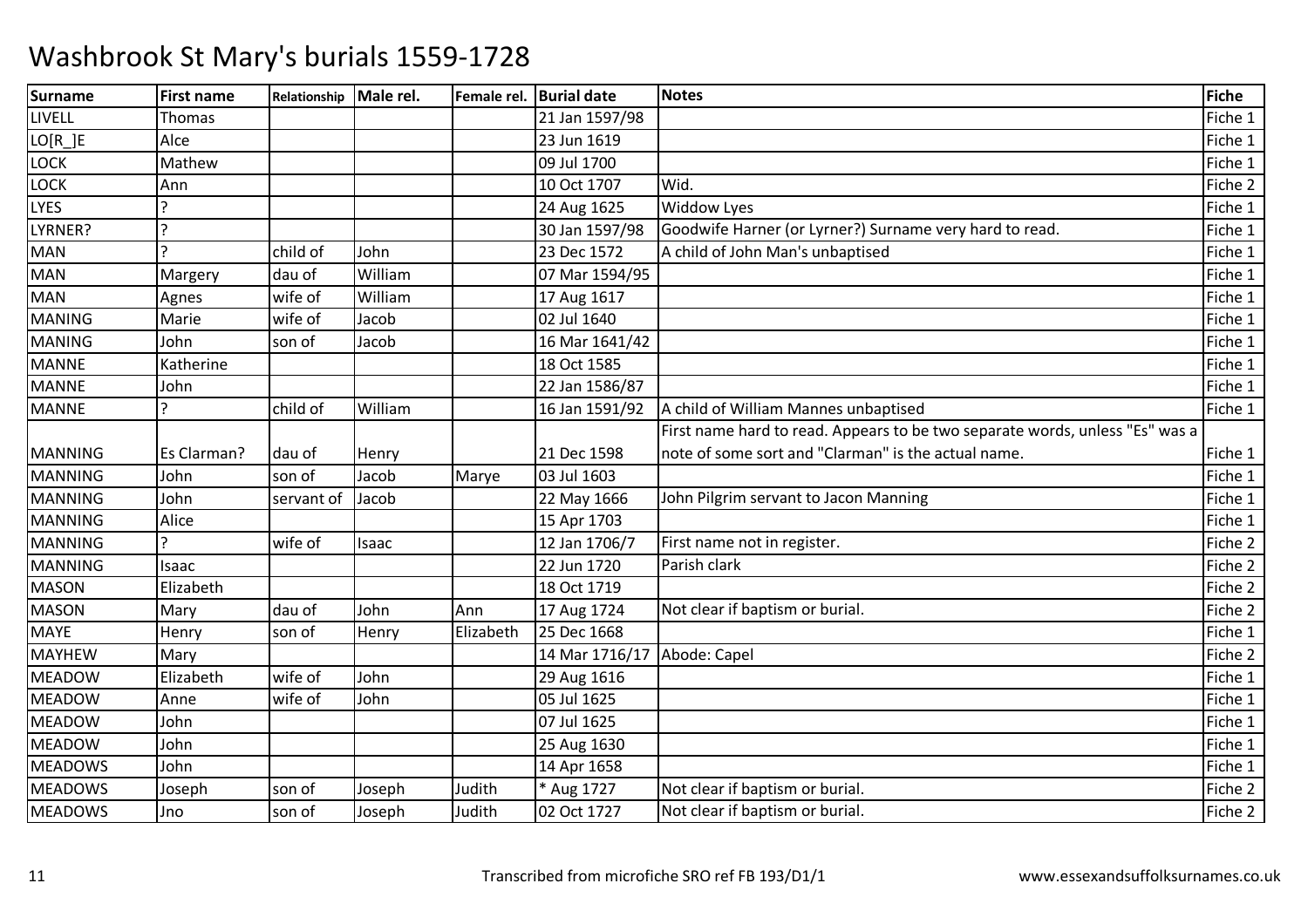| <b>Surname</b>  | <b>First name</b> | Relationship | Male rel.  | Female rel. Burial date | <b>Notes</b>                                                                 | <b>Fiche</b> |
|-----------------|-------------------|--------------|------------|-------------------------|------------------------------------------------------------------------------|--------------|
|                 |                   |              |            |                         | Deceased [The entry says "deceased" rather than "buried" so 23 Apr might     |              |
|                 |                   |              |            |                         | the date of his death, rather than of his burial. Was he in fact buried in a |              |
| <b>MELLSALL</b> | Edward            |              |            | 23 Apr 1620             | different churchyard?]                                                       | Fiche 1      |
| <b>MERET</b>    | Elizabeth         |              |            | 11 Dec 1611             | Widdow                                                                       | Fiche 1      |
| <b>MERILL</b>   |                   | child of     | Nathaniell | 18 Apr 1613             | A child of unbaptised                                                        | Fiche 1      |
| <b>MERILL</b>   | Anne              |              |            | 09 Mar 1614/15          |                                                                              | Fiche 1      |
| MERRELL         | Joane             |              |            | 25 Apr 1581             |                                                                              | Fiche 1      |
| <b>MERRET</b>   | Roberte           |              |            | 23 Mar 1607/8           |                                                                              | Fiche 1      |
| MICKELFEILD     | Anne              |              |            | 12 Apr 1569             |                                                                              | Fiche 1      |
| MICKELFEILD     | John              |              |            | 02 Nov 1589             |                                                                              | Fiche 1      |
| MICKELFELD      | Margeret          |              |            | 30 Jan 1592/93          |                                                                              | Fiche 1      |
| <b>MIDDOWS</b>  | Lyddea            | wife of      | John       | 09 Jul 1643             |                                                                              | Fiche 1      |
| <b>MILLS</b>    | Margaret          | wife of      | John       | 22 May 1661             |                                                                              | Fiche 1      |
| <b>MILLS</b>    | John              |              |            | 04 Oct 1674             |                                                                              | Fiche 1      |
| <b>MILLS</b>    | Eliz.             | wife of      | John       | 25 May 1696             |                                                                              | Fiche 1      |
| <b>MORELL</b>   | Joane             |              |            | 16 Nov 1583             | Widdow                                                                       | Fiche 1      |
| <b>MORES</b>    | Frauncis          | wife of      | John       | 02 Jul 1633             |                                                                              | Fiche 1      |
| <b>MOSSE</b>    | Elizabeth         | wife of      | ς          | 21 Jun 1634             | Husband's first name not in register                                         | Fiche 1      |
| <b>MURDEN</b>   | Emme              | wife of      | William    | 01 Jul 1600             |                                                                              | Fiche 1      |
| <b>MURTEN</b>   |                   | wife of      | William    | 16 Dec 1628             | First name not in register                                                   | Fiche 1      |
| <b>MURTON</b>   | William           |              |            | $* * 1643$              | No date. Entered betwee burials in July and November.                        | Fiche 1      |
| NETHERGATE      | James             |              |            | 07 Jul 1706             |                                                                              | Fiche 2      |
| NETHERGATE      | Thomas            | son of       | Will.      | 18 Sep 1711             | Abode: Cobdock                                                               | Fiche 2      |
| <b>NEWMAN</b>   | John              |              |            | 26 Jan 1559/60          |                                                                              | Fiche 1      |
| <b>NEWMAN</b>   | Annes             |              |            | 02 Feb 1570/71          |                                                                              | Fiche 1      |
| <b>NEWMAN</b>   |                   | child of     | Beniamin   | 09 Nov 1572             | A child of Beniamin Newman's unbaptised                                      | Fiche 1      |
| <b>NEWMAN</b>   |                   | child of     | Beniamine  | 22 Jan 1573/74          | A child of Beniamine Newman's unbaptised                                     | Fiche 1      |
| <b>NEWMAN</b>   | John              |              |            | 01 Dec 1578             |                                                                              | Fiche 1      |
| <b>NEWMAN</b>   | Robert            |              |            | 26 Feb 1582/83          |                                                                              | Fiche 1      |
| <b>NEWMAN</b>   | Thomas            |              |            | 01 Apr 1589             |                                                                              | Fiche 1      |
| <b>NEWMAN</b>   | Beniamin          |              |            | 04 Aug 1592             |                                                                              | Fiche 1      |
| <b>NEWMAN</b>   | Marye             |              |            | 22 Sep 1597             | Widdowe                                                                      | Fiche 1      |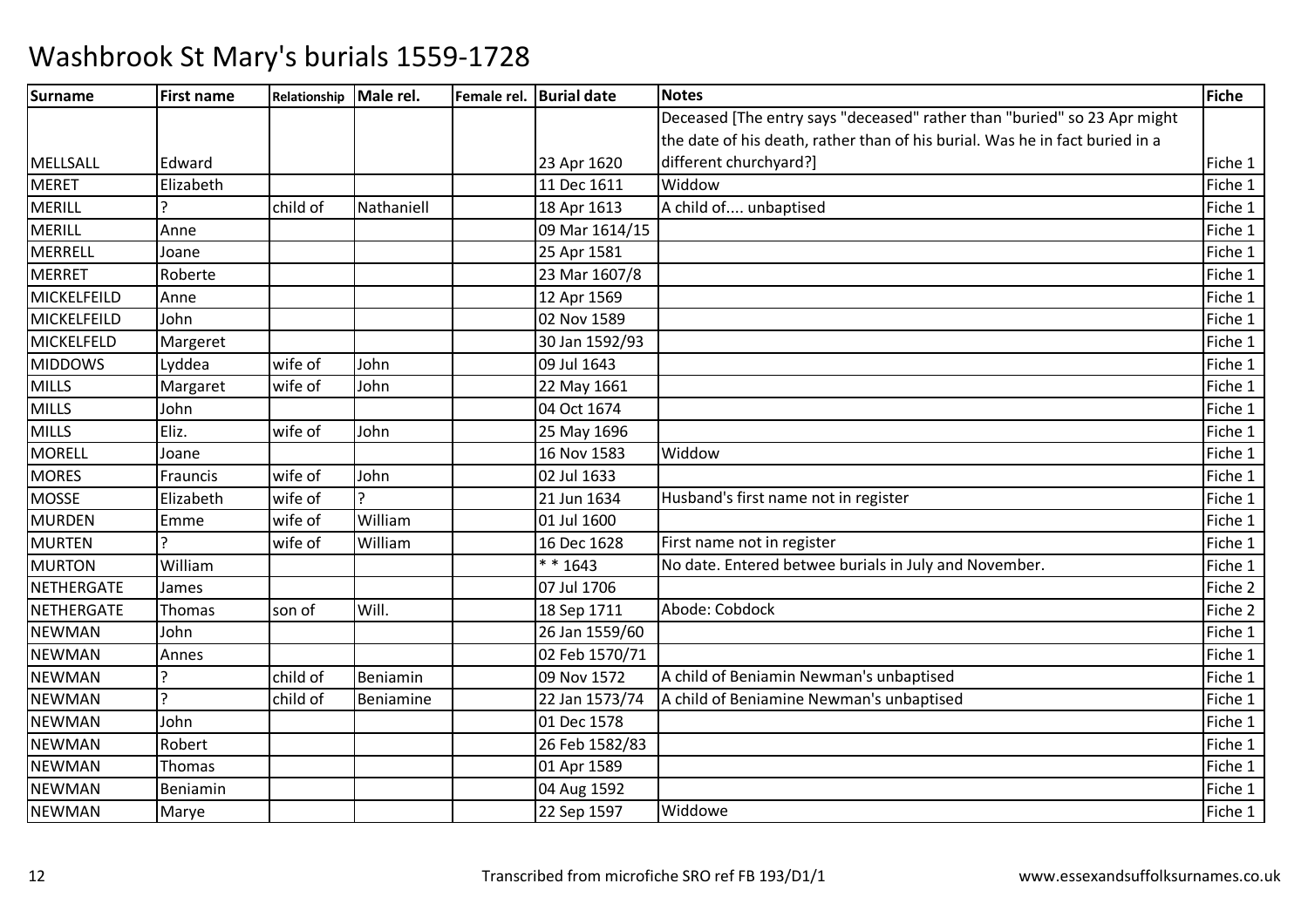| <b>Surname</b>  | <b>First name</b> | Relationship Male rel. |                |          | Female rel. Burial date | <b>Notes</b>                                                           | <b>Fiche</b> |
|-----------------|-------------------|------------------------|----------------|----------|-------------------------|------------------------------------------------------------------------|--------------|
| <b>NEWMAN</b>   | Thomas            |                        |                |          | 01 Dec 1609             |                                                                        | Fiche 1      |
| <b>NEWMAN</b>   |                   |                        |                |          | 28 Sep 1610             | <b>Widdow Newman</b>                                                   | Fiche 1      |
| <b>NEWTON</b>   | James             |                        |                |          | 06 May 1705             |                                                                        | Fiche 2      |
| <b>OSBORN</b>   | Charles           | son of                 | John           |          | 14 Mar 1719/20          |                                                                        | Fiche 2      |
| <b>OSBURNE</b>  | William           | son of                 | Thomas         | Ann      | 31 Mar 1660             |                                                                        | Fiche 1      |
| <b>PALMER</b>   |                   | child of               | Micaell        | Martha   | 13 Dec 1632             | A child of - stillborne                                                | Fiche 1      |
| <b>PARKER</b>   | William           |                        |                |          | 30 Jan 1619/20          |                                                                        | Fiche 1      |
| <b>PARKER</b>   | Augustine         | son of                 | Augustine      |          | 03 Apr 1672             |                                                                        | Fiche 1      |
| <b>PARKER</b>   | John              | son of                 | John           |          | 13 Oct 1713             |                                                                        | Fiche 2      |
| <b>PARKER</b>   | Joseph            |                        |                |          | 17 Sep 1719             |                                                                        | Fiche 2      |
| <b>PARKIN</b>   | Margerie          | wife of                | Robert         |          | 15 Apr 1637             |                                                                        | Fiche 1      |
| <b>PARKIN</b>   | Robert            |                        |                |          | 25 Jul 1647             | Robert Parkin the elder                                                | Fiche 1      |
| <b>PARKYN</b>   | Sarah             | wife of                | Giles          |          | 05 Oct 1662             |                                                                        | Fiche 1      |
| <b>PAULMER</b>  | Moyses            | child of               | Thomas         | Margaret | 13 Aug 1606             |                                                                        | Fiche 1      |
| <b>PAYNTER</b>  |                   | child of               | Robert         | Marie    | 03 May 1622             | Two children unbaptised of                                             | Fiche 1      |
| <b>PEACOCK</b>  |                   |                        |                |          | 24 Jun 1667             | <b>Mrs Peacock</b>                                                     | Fiche 1      |
| <b>PEAR</b>     | Robert            | son of                 | Thomas         |          | 06 Dec 1719             |                                                                        | Fiche 2      |
| PEEK            | Sarah             |                        |                |          | 15 Mar 1710/11 Widow    |                                                                        | Fiche 2      |
| <b>PEEKE</b>    | Susan             | dau of                 | John           |          | 05 Dec 1663             |                                                                        | Fiche 1      |
| PELNAN          | Joane             |                        |                |          | 11 Feb 1667/68          | Mrs Joane Pelnan, widdow                                               | Fiche 1      |
| <b>PENNE</b>    | $\mathbf{C}$      | wife of                | $\overline{a}$ |          |                         | 21 Mar 1615/16   A wooman sometime wife to Penne                       | Fiche 1      |
| <b>PENNE</b>    | William           |                        |                |          | 02 Apr 1617             |                                                                        | Fiche 1      |
| <b>PENNE</b>    | William           | son of                 |                |          |                         | 15 Mar 1617/18 Sonne of Widdow Penne                                   | Fiche 1      |
| PILGRIM         | John              | servant of             | Jacob          |          | 22 May 1666             | John Pilgrim servant to Jacon Manning                                  | Fiche 1      |
| <b>POSFORDE</b> | Robert            |                        |                |          | 11 Oct 1601             |                                                                        | Fiche 1      |
| <b>PRIKE</b>    | John              | son of                 | John           |          | 10 May 1632             |                                                                        | Fiche 1      |
| <b>PULFORD</b>  | Richard           |                        |                |          | 22 Jan 1561/62          | Hard to read, entry quite faded.                                       | Fiche 1      |
| <b>PULFORD</b>  | William           |                        |                |          | 21 Sep 1570             |                                                                        | Fiche 1      |
| <b>PULFORD</b>  | Margerye          |                        |                |          | 21 Jan 1596/97          |                                                                        | Fiche 1      |
|                 |                   |                        |                |          |                         | Anne Pulford daughter of Annes Cutberd (presumably her mother had been |              |
| <b>PULFORD</b>  | Anne              | dau of                 |                | Annes    | 29 Jan 1598/99          | widowed then remarried?)                                               | Fiche 1      |
| <b>PULFORD</b>  | Prudence          | wife of                | Isaac          |          | 02 Jul 1619             |                                                                        | Fiche 1      |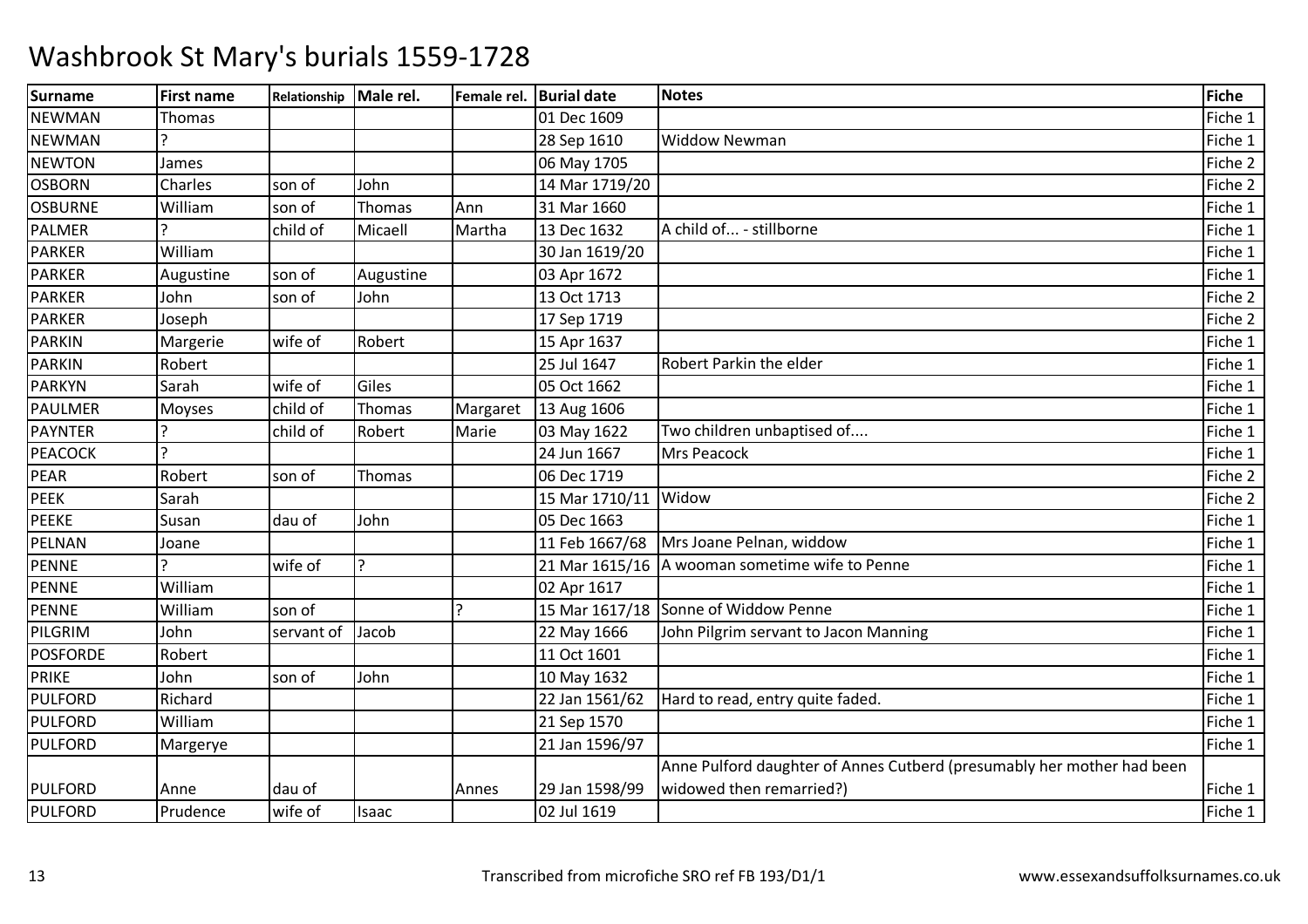| <b>Surname</b>    | <b>First name</b> | Relationship | Male rel. | Female rel. | <b>Burial date</b> | <b>Notes</b>                                                                       | Fiche   |
|-------------------|-------------------|--------------|-----------|-------------|--------------------|------------------------------------------------------------------------------------|---------|
| <b>PULFORD</b>    | Elizabeth         | dau of       | Henerie   |             | 03 Apr 1620        |                                                                                    | Fiche 1 |
| <b>PULFORDE</b>   | Prudence          |              |           |             | 14 Apr 1607        |                                                                                    | Fiche 1 |
| PYMAN             | Elizabeth         | wife of      | John      |             | 04 Sep 1624        |                                                                                    | Fiche 1 |
| <b>PYMAN</b>      | Joan              |              |           |             | 16 Jun 1625        |                                                                                    | Fiche 1 |
| <b>PYMAN</b>      | Anne              | dau of       | John      |             | 24 May 1627        |                                                                                    | Fiche 1 |
| <b>PYMAN</b>      | Anne              | dau of       | John      |             | 14 Nov 1634        |                                                                                    | Fiche 1 |
|                   |                   |              |           |             |                    | A daughter of the said John & Anne Pyman unbaptized (follows baptism on            |         |
| PYMAN             |                   | dau of       | John      | Anne        | 22 May 1636        | same day of their daughter Johana)                                                 | Fiche 1 |
| <b>PYMAN</b>      | John              |              |           |             | 16 Sep 1638        |                                                                                    | Fiche 1 |
|                   |                   |              |           |             |                    |                                                                                    |         |
| <b>REAVE</b>      | Katherine         | servant of   | John      |             | 11 Jul 1605        | Surname not in register. Entry reads "Katherine the servant of John Reave"         | Fiche 1 |
| <b>REINOLDES</b>  |                   | child of     | John      |             | 06 Feb 1568/69     | A child of John Reinoldes unbaptisd                                                | Fiche 1 |
| <b>REVE</b>       | Susan             | dau of       | John      |             | 28 Jun 1605        |                                                                                    | Fiche 1 |
| <b>REYGNOLD</b>   | John              |              |           |             | 22 Nov 1568        |                                                                                    | Fiche 1 |
| <b>REYNER</b>     | Thomas            |              |           |             | 20 Nov 1620        |                                                                                    | Fiche 1 |
| <b>REYNOLD</b>    | Elsabethe         |              |           |             | 09 Dec 1573        |                                                                                    | Fiche 1 |
| <b>RICHARDSON</b> |                   |              |           |             | 08 Feb 1618/19     | No first names. Entry reads "The wife of [space] Richardson of Earsie."            | Fiche 1 |
| <b>RIFFONNE</b>   | Johne             |              |           |             | 05 Nov 1568        |                                                                                    | Fiche 1 |
| <b>RIVERS</b>     | Margeret          | wife of      | Antony    |             | 22 Oct 1603        |                                                                                    | Fiche 1 |
| <b>RIVERS</b>     |                   | child of     | Robert    |             |                    | 15 Mar 1669/70   First name not in register. Unclear if year is 1669/70 or 1670/1. | Fiche 1 |
| <b>ROATH</b>      | Grace             | wife of      | John      |             | 10 Apr 1617        |                                                                                    | Fiche 1 |
| <b>RONNTING</b>   | Alice             | dau of       | John      |             | 18 Oct 1598        |                                                                                    | Fiche 1 |
| <b>RONNTINGE</b>  | Elsabethe         |              |           |             | 19 Oct 1584        | Widdowe                                                                            | Fiche 1 |
| <b>RUDDERING</b>  | Jno?              |              |           |             | 08 Sep 1727        | A stranger                                                                         | Fiche 2 |
| <b>RUNTING</b>    | Alice             |              |           |             | 03 Jan 1568/69     |                                                                                    | Fiche 1 |
| <b>RUNTINGE</b>   | Robert            |              |           |             | 04 Jan 1570/71     |                                                                                    | Fiche 1 |
| SAYMOUR?          | Mathew            | son of       | Thomas    |             | 04 Oct 1611        | Surname hard to read.                                                              | Fiche 1 |
| <b>SCEADELL</b>   | Thomas            |              |           |             | 21 * 1590          | Very faded. Month illegible.                                                       | Fiche 1 |
| <b>SCOPES</b>     | Richard?          |              |           |             | * Nov 1563         | Entry quite faded, day of month and first name hard to read.                       | Fiche 1 |
| <b>SCOPES</b>     | William           |              |           |             | 23 Apr 1567        |                                                                                    | Fiche 1 |
| <b>SCOPES</b>     | Richarde          |              |           |             | 28 Dec 1568        |                                                                                    | Fiche 1 |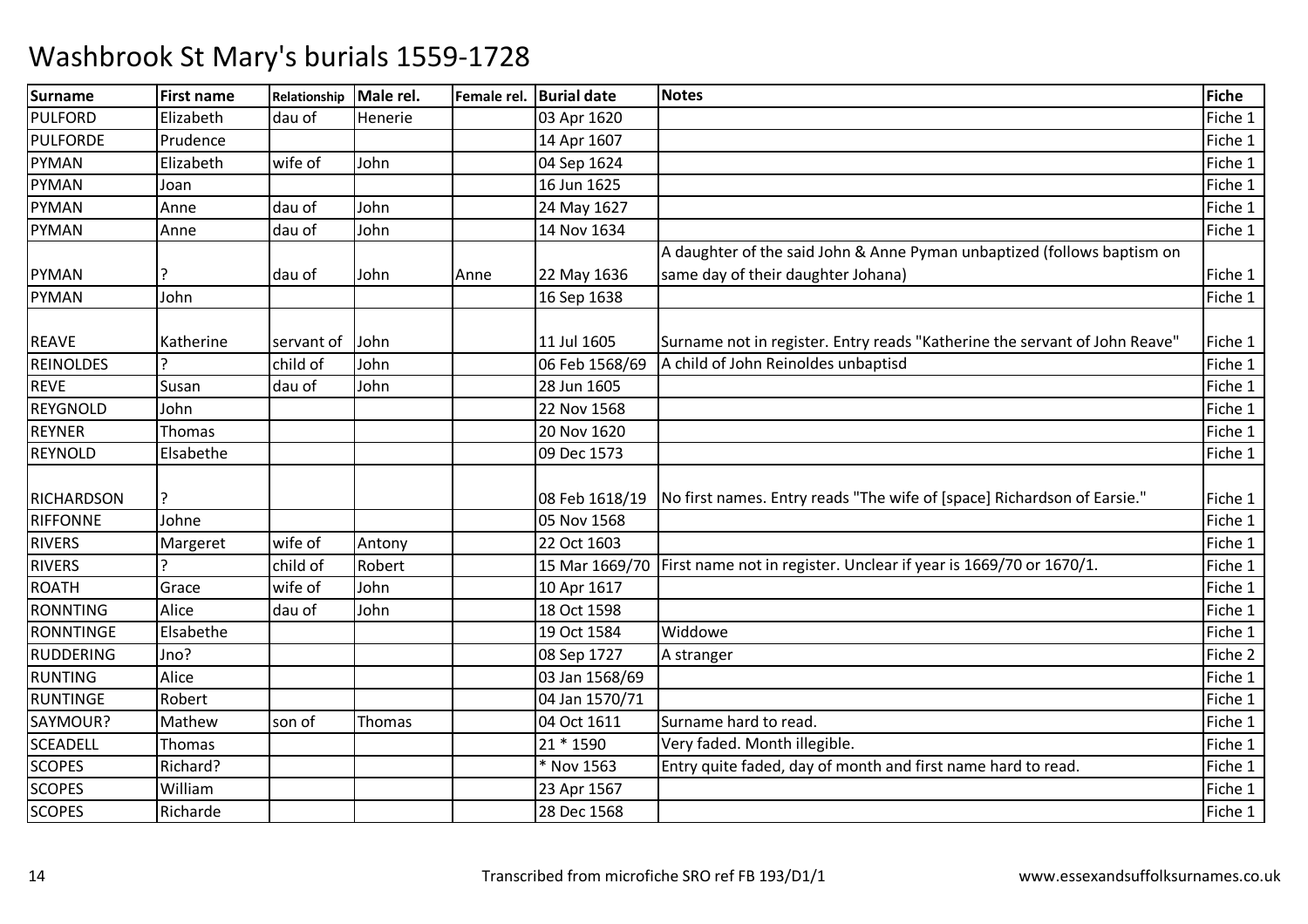| <b>Surname</b>   | <b>First name</b> | Relationship | Male rel. |      | Female rel. Burial date | <b>Notes</b>                                                                        | <b>Fiche</b> |
|------------------|-------------------|--------------|-----------|------|-------------------------|-------------------------------------------------------------------------------------|--------------|
| <b>SCOTTE</b>    | John              |              |           |      | 12 Sep 1563             |                                                                                     | Fiche 1      |
| <b>SCOTTE</b>    | Symon             |              |           |      | 16 Jan 1564/65          |                                                                                     | Fiche 1      |
| <b>SCOTTE</b>    | Simon             |              |           |      | 03 Jan 1571/72          |                                                                                     | Fiche 1      |
| <b>SCRIVENER</b> |                   | dau of       | John      |      |                         | 20 Mar 1718/19 First name lost on damaged page. Not clear if a baptism or a burial. | Fiche 2      |
| <b>SCRIVNER</b>  | Gregory           |              |           |      | 19 Aug 1583             |                                                                                     | Fiche 1      |
| <b>SCRIVNER</b>  | Christian         |              |           |      | 01 Nov 1597             | Widdowe                                                                             | Fiche 1      |
| <b>SCRIVNER</b>  |                   | child of     | Stephen   |      | 31 Mar 1601             | A child of Stephen Scrivners unbaptised                                             | Fiche 1      |
| <b>SCRYVENER</b> | Marie             | wife of      | Steven    |      | 31 Mar 1614             |                                                                                     | Fiche 1      |
| <b>SCRYVENER</b> | Thomas            |              |           |      | 06 Sep 1624             |                                                                                     | Fiche 1      |
| <b>SCRYVENER</b> | Susan             | wife of      | Thomas    |      | 25 Oct 1624             | The late wife of                                                                    | Fiche 1      |
| <b>SCRYVNER</b>  | Susan             | dau of       | John      |      | 08 Sep 1623             |                                                                                     | Fiche 1      |
| <b>SCRYVNER</b>  | Joan              | wife of      | Edward    |      | 05 Dec 1624             |                                                                                     | Fiche 1      |
| <b>SEMMONS</b>   | Martin            |              |           |      | 17 Apr 1643             |                                                                                     | Fiche 1      |
| SEWILL           | Sara              | wife of      | William   |      | 22 Oct 1612             |                                                                                     | Fiche 1      |
| <b>SEXTON</b>    | Elizabeth         | wife of      | Saml      |      | 15 Apr 1726             |                                                                                     | Fiche 2      |
| SHERMAN          | Nathaniel         |              |           |      | 22 Feb 1675/76          |                                                                                     | Fiche 1      |
| SHERMAN          | Sam.              | son of       | Nath.     | Mary | 09 Sep 1696             | Baptised 27 July.                                                                   | Fiche 1      |
| SHURMAN          | Sarah             |              |           |      | 02 Jul 1706             |                                                                                     | Fiche 2      |
| <b>SKRIVENER</b> | John              |              |           |      | 22 Apr 1610             |                                                                                     | Fiche 1      |
| <b>SLEYE</b>     | Elsabethe         |              |           |      | 16 Apr 1582             |                                                                                     | Fiche 1      |
| <b>SLEYE</b>     | Peter             |              |           |      | 09 Apr 1584             |                                                                                     | Fiche 1      |
| <b>SLIPPER</b>   | <b>Bridget</b>    |              |           |      | 24 Nov 1696             |                                                                                     | Fiche 1      |
| <b>SMART</b>     | Richard           |              |           |      | 06 Mar 1583/84          |                                                                                     | Fiche 1      |
| <b>SMART</b>     | John              |              |           |      | 02 Apr 1588             |                                                                                     | Fiche 1      |
| <b>SMART</b>     | Alice             | wife of      | Richard   |      | 28 Oct 1592             |                                                                                     | Fiche 1      |
| <b>SMART</b>     |                   | child of     | Robert    |      | 22 Oct 1593             | A child of Robert Smarts unbaptised                                                 | Fiche 1      |
| <b>SMART</b>     | Robert            | servant of   | Richard   |      | 03 May 1595             | Robert Smarte svante [servant] to Richard Smart                                     | Fiche 1      |
| <b>SMART</b>     | Richard           |              |           |      | 16 Mar 1618/19          |                                                                                     | Fiche 1      |
| <b>SMART</b>     |                   |              |           |      | 25 Jul 1633             | <b>Widdow Smart</b>                                                                 | Fiche 1      |
| <b>SMART</b>     | *ah               | wife of      | John      |      | 18 Nov 1638             | Her first name is very small and hard to read. Susanah? Or Dynah?                   | Fiche 1      |
| <b>SMART</b>     | John              |              |           |      | 03 Aug 1639             |                                                                                     | Fiche 1      |
| <b>SMITH</b>     | Thomas            |              |           |      | 05 Nov 1667             |                                                                                     | Fiche 1      |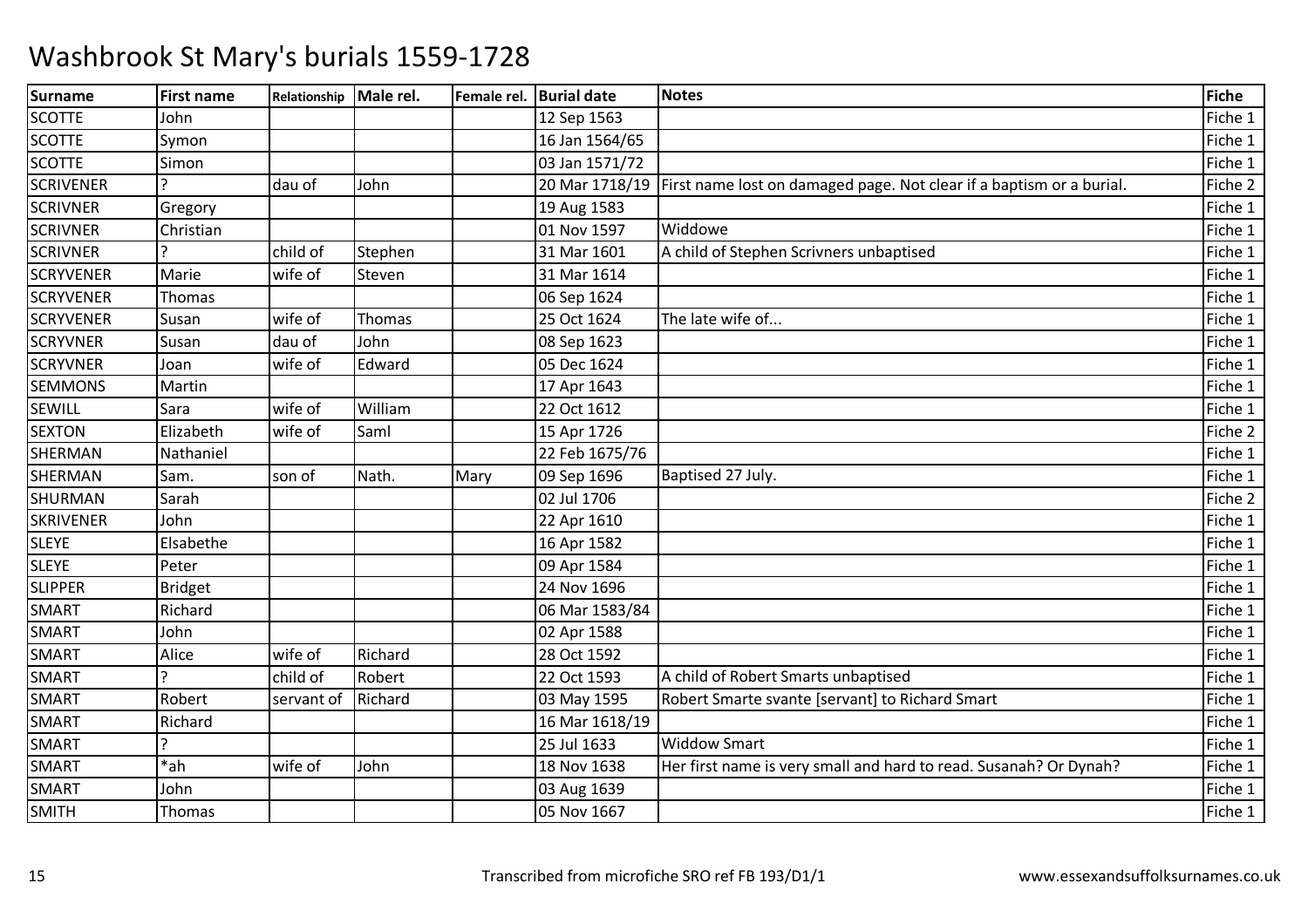| <b>Surname</b>   | <b>First name</b> | Relationship | Male rel.     |           | Female rel. Burial date | <b>Notes</b>                                                                       | Fiche   |
|------------------|-------------------|--------------|---------------|-----------|-------------------------|------------------------------------------------------------------------------------|---------|
|                  |                   |              |               |           |                         | A child of [space possibly for father's name] & Ann Smith? A daughter?             |         |
| SMITH?           |                   | child of     |               | Ann       | 10 Jan 1640/41          | Unbap.                                                                             | Fiche 1 |
| <b>SMITHE</b>    | Jeremy            |              |               |           | 01 Aug 1584             |                                                                                    | Fiche 1 |
| <b>SMITHE</b>    | Elsabethe         | dau of       |               | Joyce     | 12 Mar 1598/99          |                                                                                    | Fiche 1 |
| <b>SMYTH</b>     | Susan             | dau of       | William       | Susan     | 09 Aug 1615             |                                                                                    | Fiche 1 |
| <b>SMYTH</b>     |                   |              |               |           | 01 Sep 1622             | Widdow Smyth                                                                       | Fiche 1 |
| SORILL           | Marie             |              |               |           | 12 Apr 1615             |                                                                                    | Fiche 1 |
| SOWGATE          | Jefferey          | son of       | <b>Stiles</b> |           | 30 Jan 1610/11          |                                                                                    | Fiche 1 |
| SOWGATE          | James             | son of       | James         |           | 06 Dec 1638             |                                                                                    | Fiche 1 |
| SOWGATE          | James             |              |               |           | 29 Jul 1639             |                                                                                    | Fiche 1 |
| SPARLIN          | Laurence          |              |               |           | 01 May 1617             |                                                                                    | Fiche 1 |
| SPARLIN          | Laurence          |              |               |           | 15 May 1627             |                                                                                    | Fiche 1 |
| SPARROWE         | Margaret          |              |               |           | 08 Nov 1572             |                                                                                    | Fiche 1 |
| SPARROWE         |                   | child of     | Robert        |           |                         | 17 Mar 1573/74 A child of Robert Sparrowe's unbaptised                             | Fiche 1 |
| <b>SPARROWE</b>  |                   | child of     | Robard        |           | 16 Jan 1575/76          | A child of Robard Sparrowe's unbaptised                                            | Fiche 1 |
| <b>SPARROWE</b>  | Richard           |              |               |           | 06 Mar 1592/93          |                                                                                    | Fiche 1 |
| SPILLMAN         | Johan             |              |               |           | 24 Dec 1609             |                                                                                    | Fiche 1 |
| <b>STEMENG</b>   | Frannces          |              |               |           | 21 Apr 1606             |                                                                                    | Fiche 1 |
| <b>SUGGETT</b>   | Mary              |              |               |           | 21 Mar 1663/64          |                                                                                    | Fiche 1 |
| <b>TAYLOR</b>    | Henry             | son of       | Henry         | Elizabeth | 21 Oct 1664             |                                                                                    | Fiche 1 |
| <b>TAYLOR</b>    | William           | son of       | William       | Ellen     |                         | 01 Mar 1667/68 Not clear if this entry is a baptism or a burial                    | Fiche 1 |
| <b>TESSPIN</b>   | Jane              |              |               |           | 04 Oct 1641             |                                                                                    | Fiche 1 |
| <b>TOMLINSON</b> |                   | child of     | Thomas        | Katherine | 03 Sep 1617             | Two children of unbap.                                                             | Fiche 1 |
| <b>TROSSE</b>    |                   |              |               |           | * Jun 1605              | Widowe Trosse. Day of month hard to read - 14th?                                   | Fiche 1 |
| <b>TURNER</b>    | Mary              | wife of      | James         |           | 03 Mar 1662/63          |                                                                                    | Fiche 1 |
| <b>TURNER</b>    | Thomas            |              |               |           | 15 Dec 1663             |                                                                                    | Fiche 1 |
| <b>TURNER</b>    |                   | child of     | James         | Mary      | 13 Oct 1664             | A child of unbapt.                                                                 | Fiche 1 |
| <b>TURNER</b>    | Mary              | dau of       | James         | Mary      | 16 Oct 1664             |                                                                                    | Fiche 1 |
| <b>TURNER</b>    |                   | child of     | James         |           |                         | 03 Mar 1669/70   First name not in register. Unclear if year is 1669/70 or 1670/1. | Fiche 1 |
| <b>TURNER</b>    | Eliz.             | dau of       | Willm.        | Eliz.     | 19 Dec 1714             |                                                                                    | Fiche 2 |
| <b>TURNER</b>    | Elizabeth         | dau of       | Wm.           | Eliz.     | 27 Nov 1715             | Not clear if a baptism or a burial.                                                | Fiche 2 |
| TYE?             | Margaret          |              |               |           | * Nov 1563              | Day of month and surname faded and illegible.                                      | Fiche 1 |